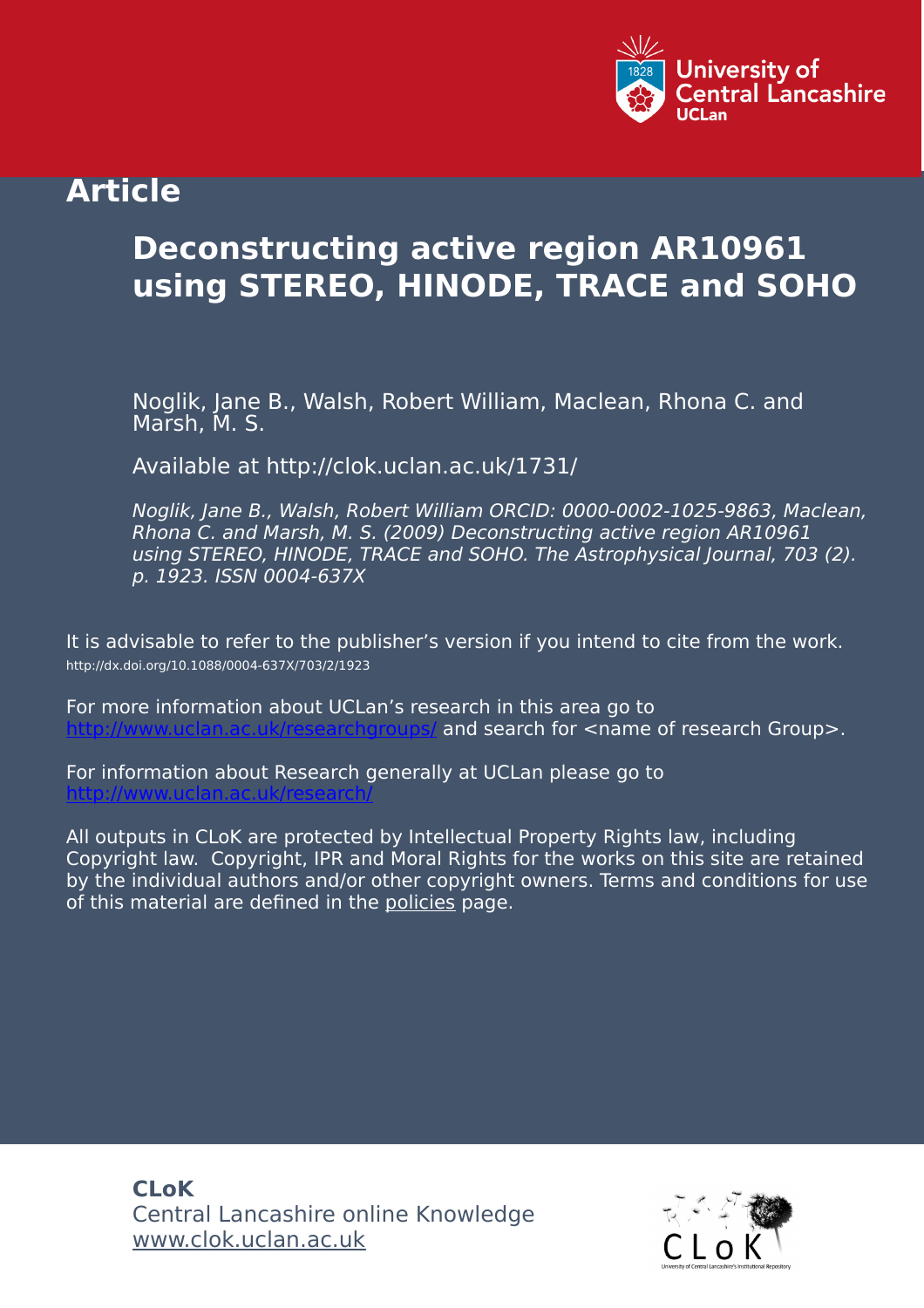# Deconstructing active region AR10961 using STEREO, Hinode, TRACE & SOHO

Jane B. Noglik and Robert W. Walsh

*Centre for Astrophysics, University of Central Lancashire, Preston, PR1 2HE*

Rhona C. Maclean

*Institute of Mathematics, University of St Andrews, The North Haugh, St Andrews, Fife, KY16 9SS*

#### ABSTRACT

Active region 10961 was observed over a five day period (2007 July 2- 6) by instrumentation on-board STEREO, Hinode, TRACE and SOHO. As it progressed from Sun centre to the solar limb a comprehensive analysis of the EUV, X-ray and magnetic field data reveals clearly observable changes in the global nature of the region.

Temperature analyses undertaken using STEREO EUVI double filter ratios and XRT single and combined filter ratios demonstrate an overall cooling of the region from between 1.6 - 3.0 MK to 1.0 - 2.0 MK over the five days. Similarly, Hinode EIS density measurements show a corresponding increase in density of 27 %.

Moss, cool (1 MK) outer loop areas and hotter core loop regions were examined and compared with potential magnetic field extrapolations from SOHO MDI magnetogram data. In particular it was found that the potential field model was able to predict the structure of the hotter X-ray loops and that the larger cool loops seen in 171 A images appeared to follow the separatrix surfaces. The reasons behind the high density moss regions only observed on one side of the active region are examined further.

*Subject headings:* solar active regions – EUV – X-ray – magnetograms – temperature diagnostics – spectroscopy – density diagnostics

# 1. Introduction

Currently the solar physics community has a fleet of dedicated satellites that are allowing us to probe the solar atmosphere over an extensive wavelength range. Since its launch in 1995, the Solar and Heliospheric Observatory (SOHO) has revolutionised our appreciation of the importance of magnetic connectivity from the photosphere through to the corona. High spatial resolution (∼0.5′′) EUV images from TRACE have altered our understanding of the dynamic nature of the corona. Subsequently,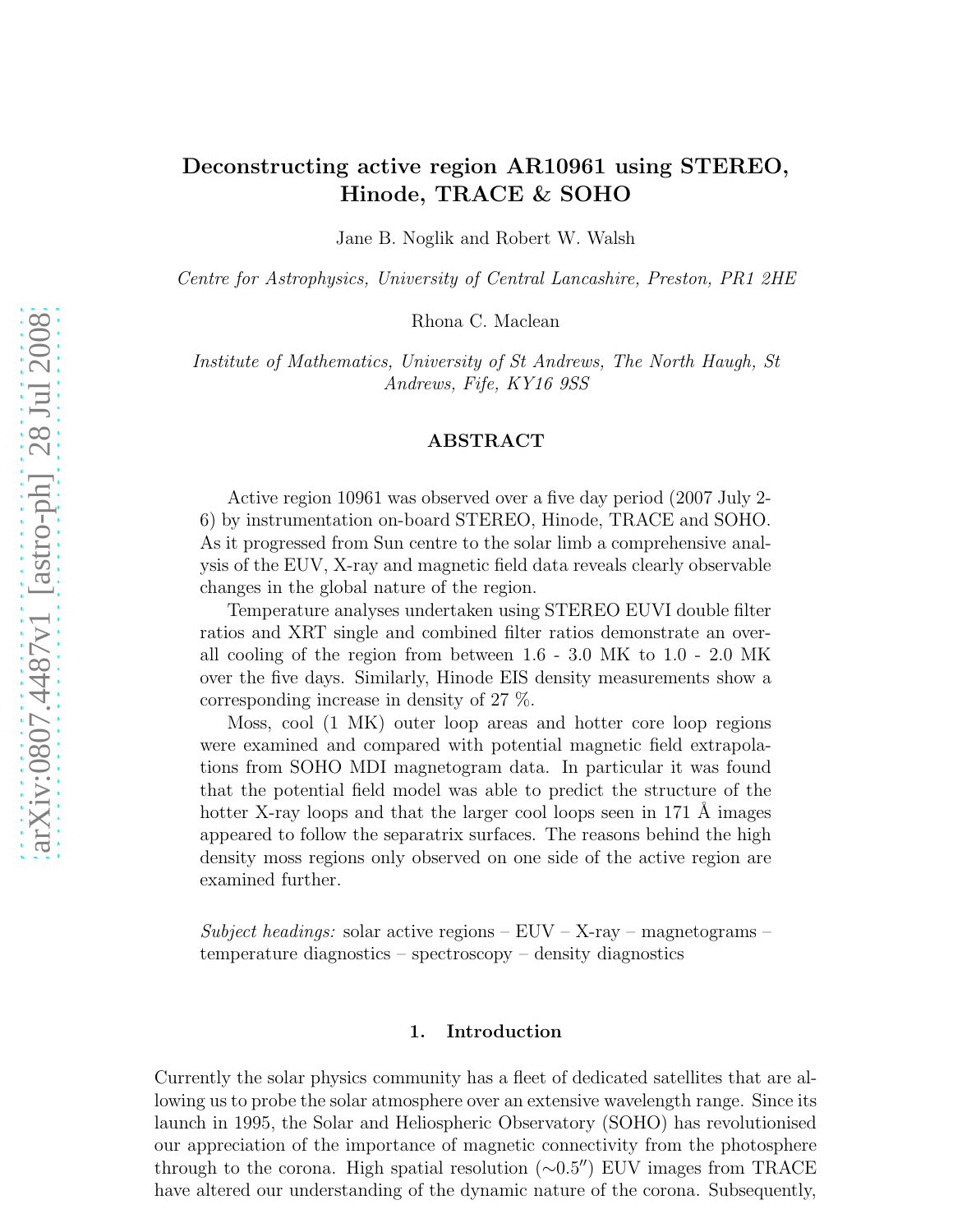the launch of Hinode provides a high-resolution, EUV imaging spectrometer (EIS) and X-ray imaging telescope (XRT), along with the largest solar optical telescope (SOT) ever flown in space. The advent of such a high-resolution imaging spectrometer led directly to the production of coronal density maps (Young 2007); and more recently using XRT data, coronal temperature maps (Narukage et al. 2007). STEREO/EUVI on the other hand offers full disc solar images at four EUV wavelengths with a spatial resolution of 3′′. STEREO also has the unique advantage that it consists of two identical satellites viewing the same coronal features at exactly the same time from different locations in space.

In this paper, we analyse data taken from five separate instruments upon these four different satellites over an observing period of five days. Our target was a typically small evolving active region AR10961; Figure [1](#page-29-0) presents a close-up image of the active region as seen by each of the five instruments. The aim here is to use this unique coverage in order to understand the global change of this specific active region over the five-day period. By deconstructing the active region into its temperature, density, velocity and magnetic field structures, we can examine the relationship between the photospheric and the coronal emission (both X-ray and EUV) as well as the origin of high/low temperatures and densities associated with individual features.

Methods for determining physical properties, such as temperature  $(T(s))$  and density  $(\rho(s))$ , have been highly debated over the last decade. It has been shown that the application of a correct background subtraction to EUV imaging data taken with SOHO and TRACE is essential in order to obtain true temperature diagnostics (Del Zanna & Mason 2003). Even in light of this, previous attempts to discover temperatures of coronal structures have proven to be inconclusive or even contradictory (Schmelz et al. 2003, Aschwanden et al. 2005, Cirtain et al. 2007, Noglik et al. 2007).

Tripathi et al. (2008) analysed EIS density maps over a wide range of temperatures, for an AR observed near disc centre on 2007 May 1. They found that moss regions were primarily focused to one side of the AR and that the electron densities of the moss regions decreased with increasing temperature. They also found that these moss regions mapped to the positive polarity observed on the MDI magnetograms but there were no moss regions over the negative polarity where a large sunspot was visible.

Del Zanna (2008) also used Hinode EIS data to investigate loop structures within an AR. When looking at the flows present within these loops he found persistent redshifts in the cooler lines in most loop structures. He also saw blueshifts of ∼5 - 20 km s<sup>-1</sup> in Fe x<sub>II</sub> (higher velocities in hotter lines) present in areas of weak emission and in areas in between "hot" loops (>2 MK) and "cooler" ( $\sim$ 1 MK) loops.

In the following, Section 2 describes briefly the observational datasets, whilst Section 3 begins to investigate the STEREO A EUVI data. Section 4 utilises the XRT data for global and structural temperature analysis, and Section 5 analyses the EIS density and velocity maps over the observational period. Section 6 shows the initial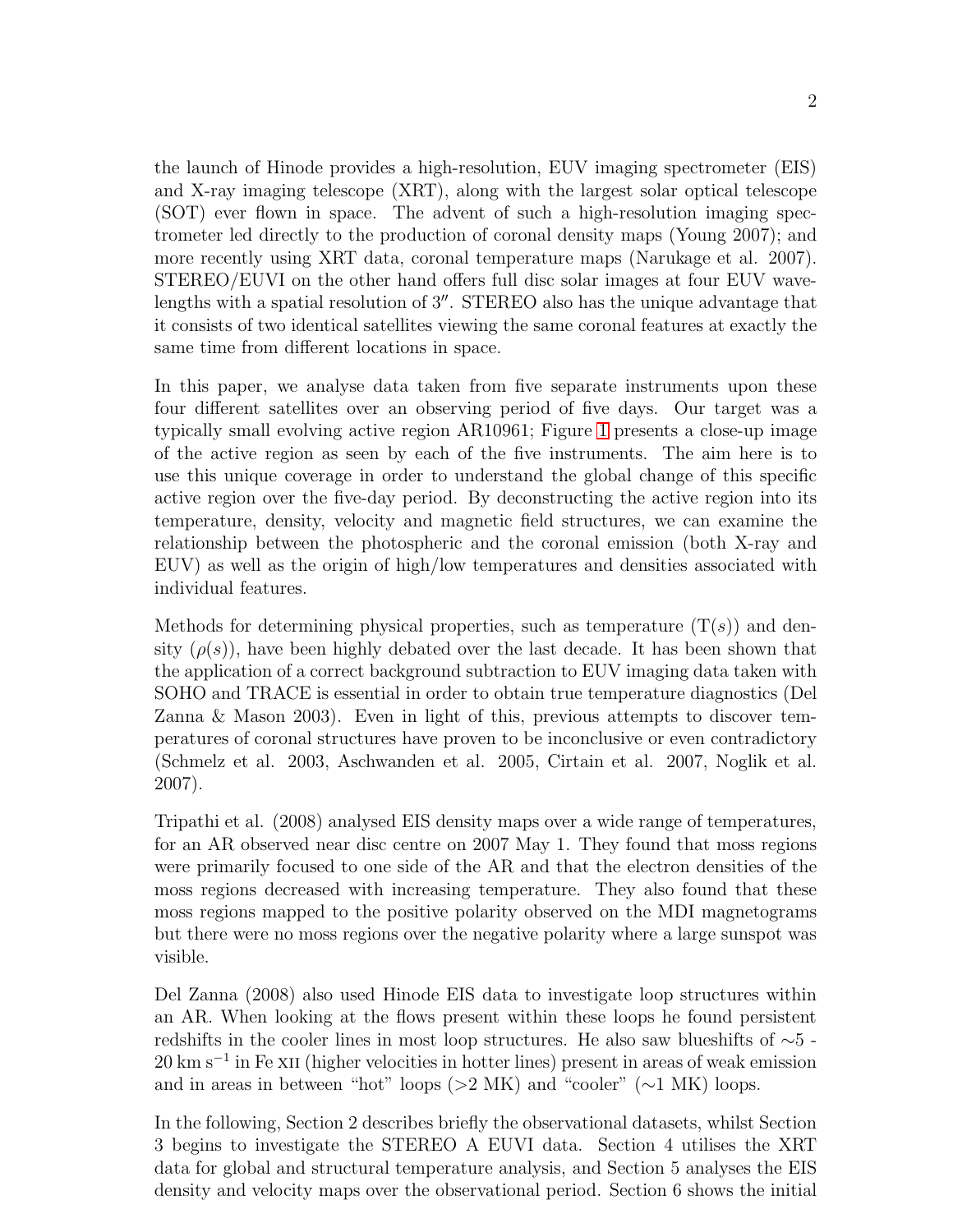MDI magnetic field extrapolation with comparison to EUV and X-ray data. Section 7 outlines the discussion and conclusions.

#### 2. Observations: an overview of the active region

The data analysed in this paper were taken as part of the Hinode Observing Programme (HOP) 18. It captured a small active region which was situated near the disc centre on 2007 July 02 and followed its progression to the solar limb over a period of five days. Generally, STEREO EUVI data were taken consistently throughout the five day observing run, though note that, there were few STEREO A datasets taken on Day 4 and no STEREO B data on Day 1. Figure [2](#page-29-0) shows the evolution of the active region as seen by STEREO EUVI at 171  $\AA$  while Figure [3](#page-29-0) displays the active region on Day 1 at four differing EUV temperatures. Figure [3](#page-29-0) shows that at the coolest temperature of  $\sim$ 0.8 MK (304 Å) strong moss emission is seen to dominate the left hand-side of the AR, but no other features are easily discernible. Moving up to  $\sim$ 1 MK (171 Å) immediately large loops are seen to emanate from the central eastern and western regions, traversing above and below the AR core; at the same time, the intense moss regions to the left are still visible. At  $\sim$ 1.3 MK (195 Å) these long extended cool loops begin to fade but the moss regions remain bright and hints of large structures connecting this AR to a larger AR further to the east are now apparent. At temperatures of 2 MK or above  $(284 \text{ Å})$  the central core of the AR starts to brighten in its intensity, clearly showing loop structures. The cooler 1 MK loops have disappeared and hot loops connecting this AR to a trailing larger AR are also seen clearly.

For the first two days, XRT observed only in the Al-mesh and Ti-poly filters. From Day 3, however, runs using eight different filters were undertaken with a cadence of a few seconds. The EIS observations were taken using the 1′′ slit with an exposure time of 10 s starting on Day 2 of the observations. It took ∼23 mins to raster across this active region. However, as the five day observational run progresses and the AR heads towards the limb, the apparent "area" occupied by the AR decreases and therefore, the total time for EIS to raster across the region is reduced. There are two sets of density-sensitive pairs available within this EIS dataset, the Fe xii 195.12 / 186.88 Å pair and the Fe XIII 202.04 / 196.54 Å pair. This EIS raster was run once on Day 2, and then three times every day thereafter. TRACE followed the progression of the active region for the full five days in the 171 Å passband only, but TRACE still has the highest spatial resolution  $(0.5'')$  of all the solar EUV imagers.

# 3. STEREO A EUVI data analysis

Figure [4](#page-29-0) is a composite image made using three different wavelengths from STEREO A taken on Day 1. The image was constructed using the software package Aladin v5.0 (Bonnarel et al. 2000). Here the 171 Å  $(1 \text{ MK})$  emission is shown in blue, the 195 Å (1.3 MK) emission in yellow and the 284 Å ( $\sim$ 2 MK) emission in red. On the full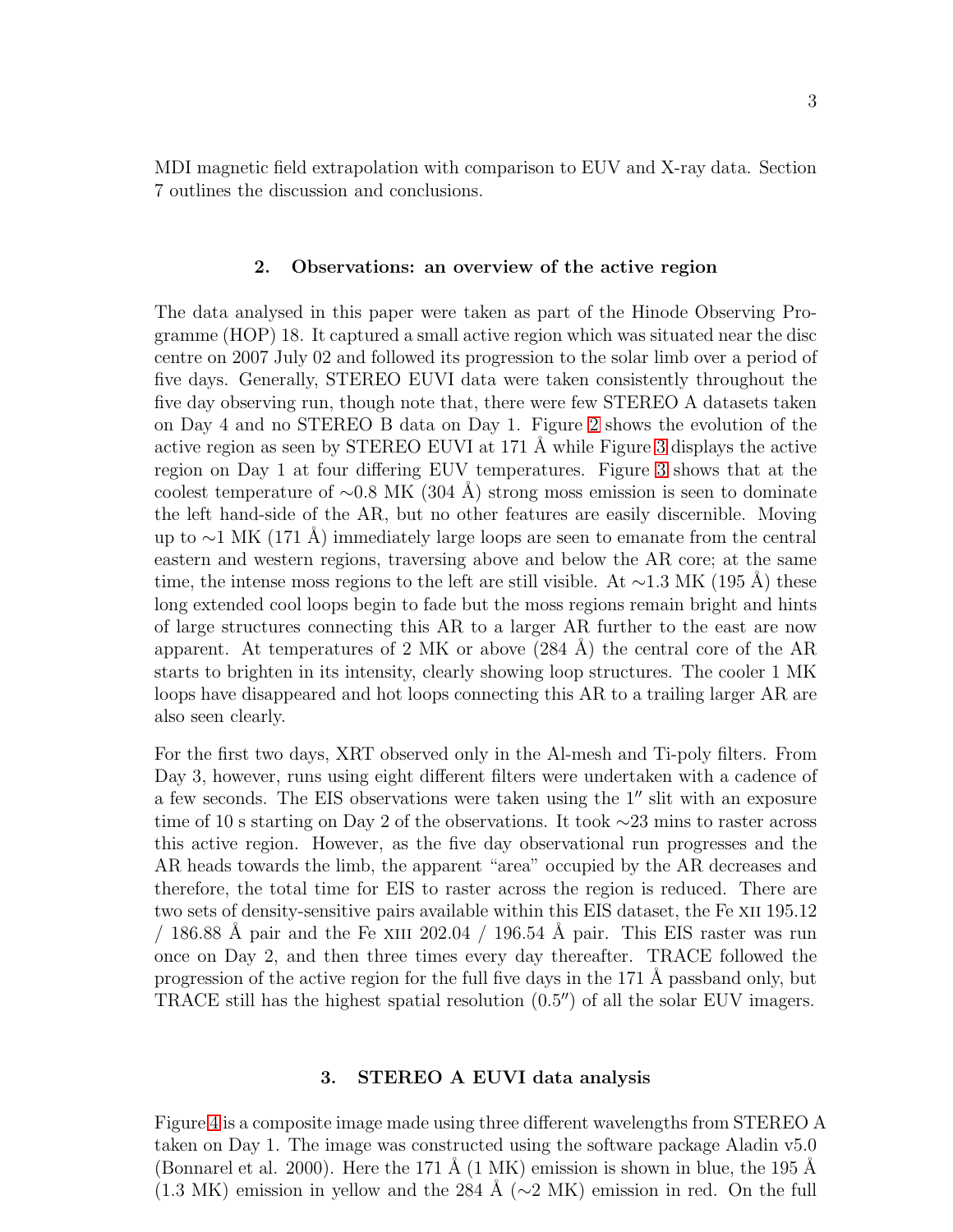

Fig. 1.— Active region images taken on Day 2 of the observations from all five instruments discussed in this paper. The images are approximately  $250'' \times 250''$ apart from the EIS image which is ∼ 120′′ × 250′′ . *Top:* From left to right; a SOHO MDI full-disc magnetogram, a STEREO A EUVI 304 Å image and a TRACE 171 Å image. *Bottom:* From left to right; a Hinode EIS 195.12 Å spectroscopic image, a STEREO A EUVI 284 Å image and an Al-mesh Hinode XRT image.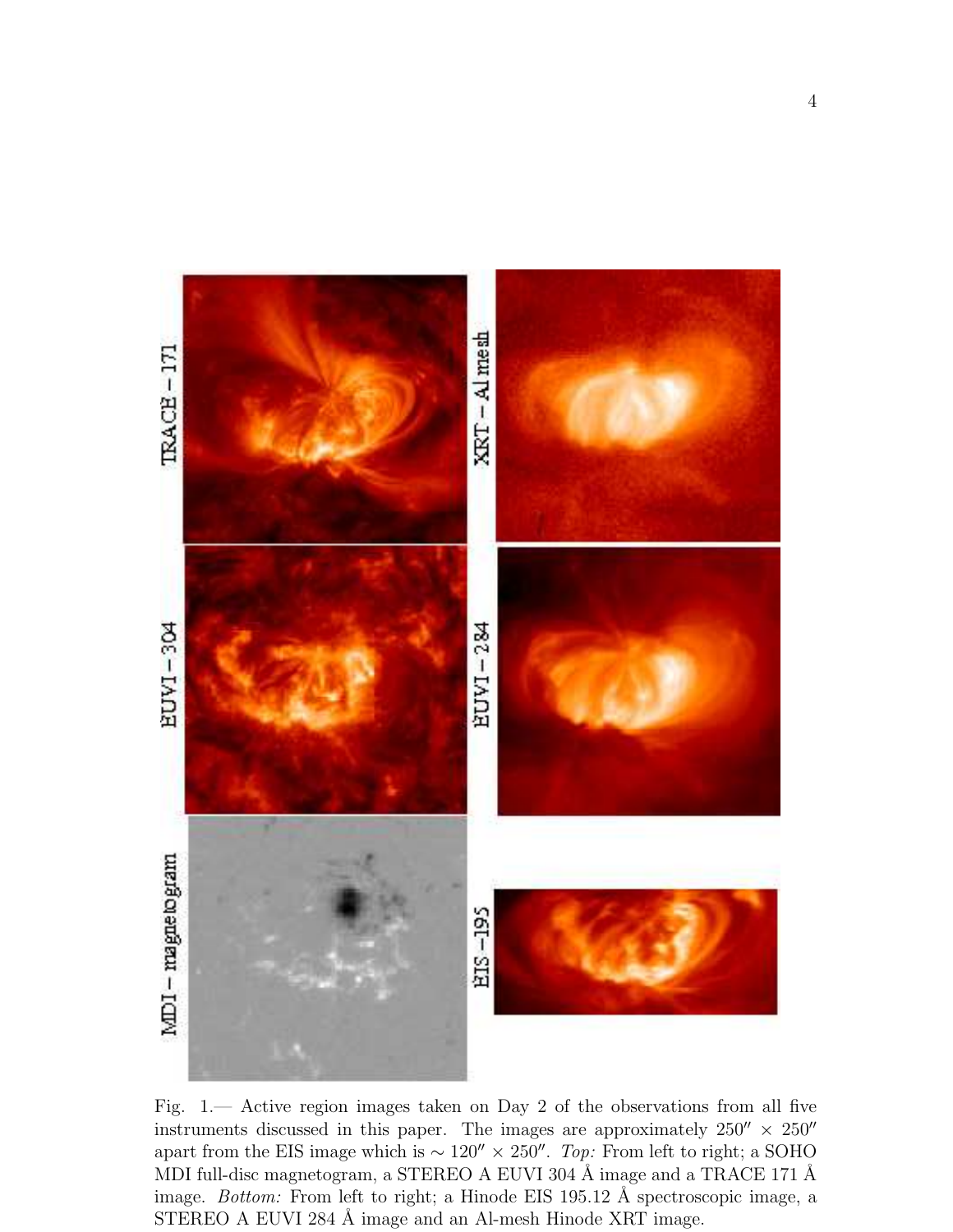

Fig. 2.— Evolution of the active region over the five day observing period. The data were taken from both STEREO A  $\&$  B at 171 Å. The black arrows point to the active region investigated in this paper.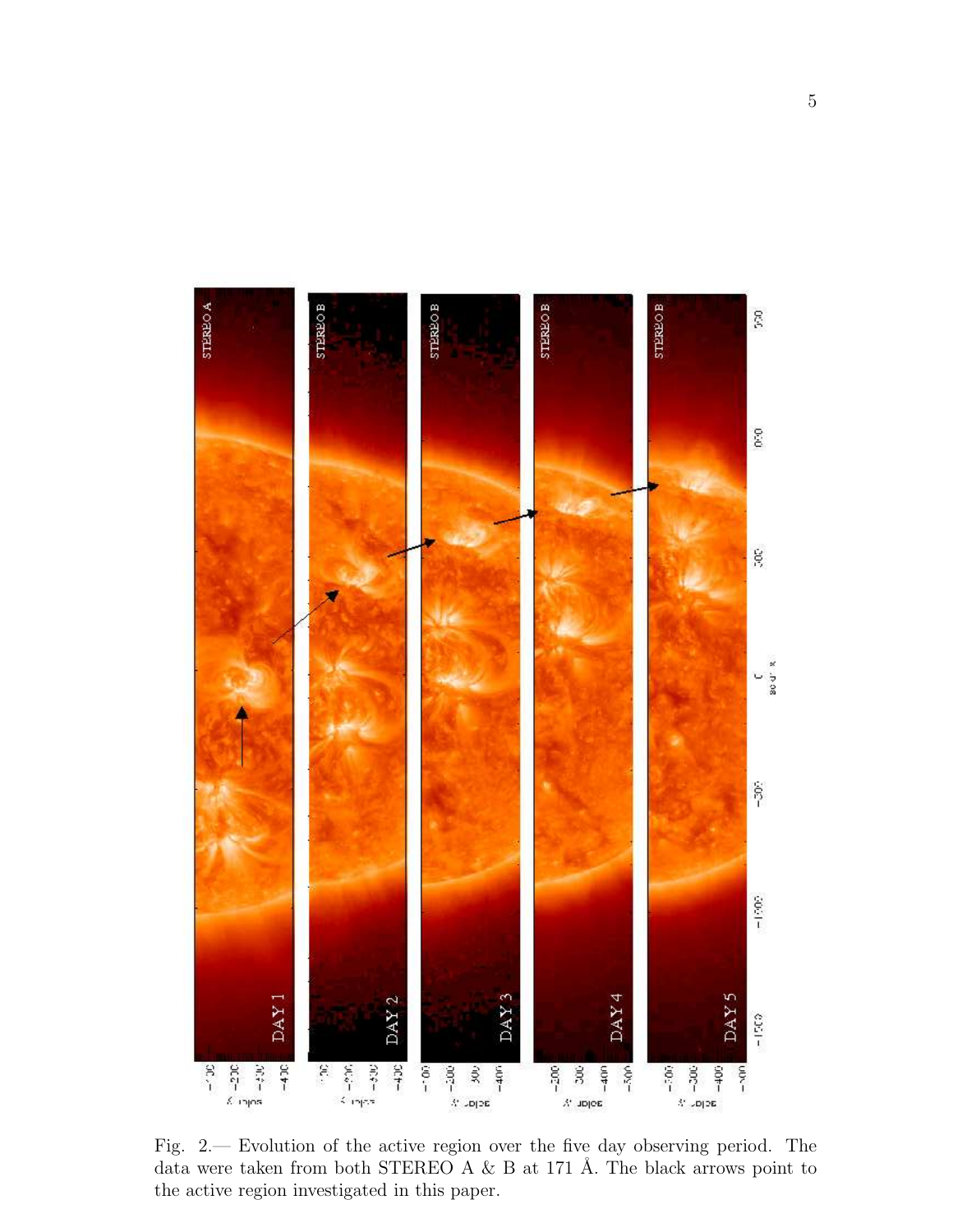

Fig. 3.— STEREO A EUVI images taken on Day 1 of the observing run at 304  $\AA$ , 171 Å, 195 Å and 284 Å, respectively.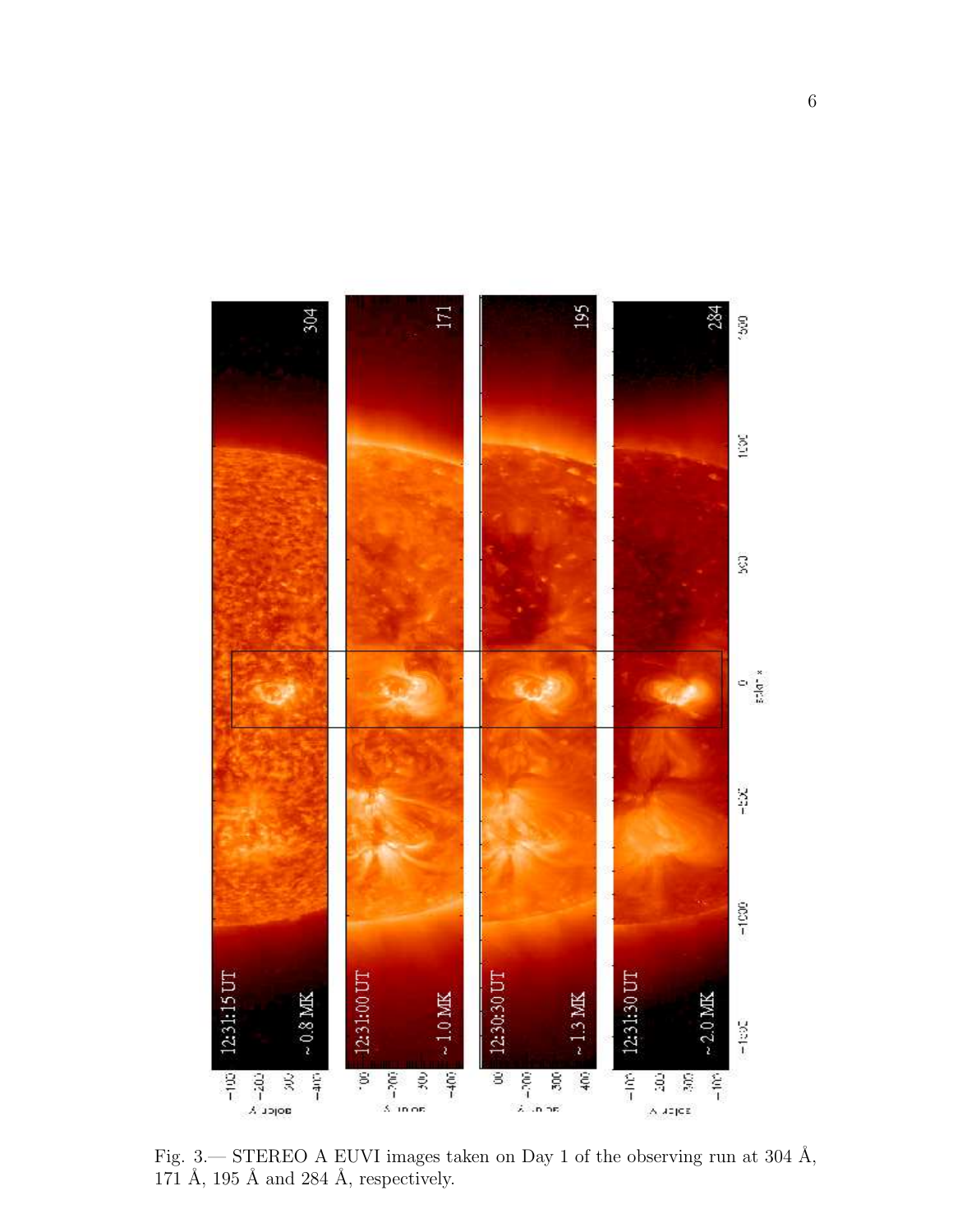

Fig.  $4 - (A)$  Full disc composition image using EUVI imagers from STEREO A, at 171 Å (blue), 195 Å (yellow) and 284 Å (red). (B) Close-up of the active region taken from image (A).

disc image (A) we can see that the majority of the solar emission is blue or green, the green colour is produced when the 171 Å (blue) emission and the 195 Å emission (yellow) are overlapping. The only hotter or redder regions are clearly seen within the two active regions that are present and along the loop structures that are connecting the two regions. What we see from the close-up image Figure [4](#page-29-0) (B), is that the centre of the AR appears dominated by the hotter, in this instance redder, emission from 284 Å, and then moving away from the  $AR$  core it becomes greener/bluer (cooler) and eventually the blue colours start to become evident, showing the coolest emission at the edges of the AR. Also, the moss regions are black, demonstrating that the moss is very bright in all three of these wavelengths and is therefore emitting across a fairly wide temperature range (including  $304 \text{ Å}$  as shown in Figure [3\)](#page-29-0). If the 284 Å image is replaced in the composite  $(B)$  by the cool 304 Å image then the centre of the AR remains mostly white with very little emission present, as the 304 Å emission only displays very high intensities over the moss regions.

Figure [5](#page-29-0) (*top*) shows a triplet dataset  $(171 \text{ Å}, 195 \text{ Å} \text{ and } 284 \text{ Å})$  taken by STEREO A on Day 2 of the observations. On the bottom of Figure [5](#page-29-0) is the colour-colour curve for the EUVI instrument on-board STEREO A, created using predicted temperature response functions for each wavelength, where every point on the curve is related to a specific temperature value. This method has been called the double filter ratio temperature analysis technique (see Noglik & Walsh 2007; Chae et al. 2002). The points plotted across the left colour-colour diagram represent the actual intensity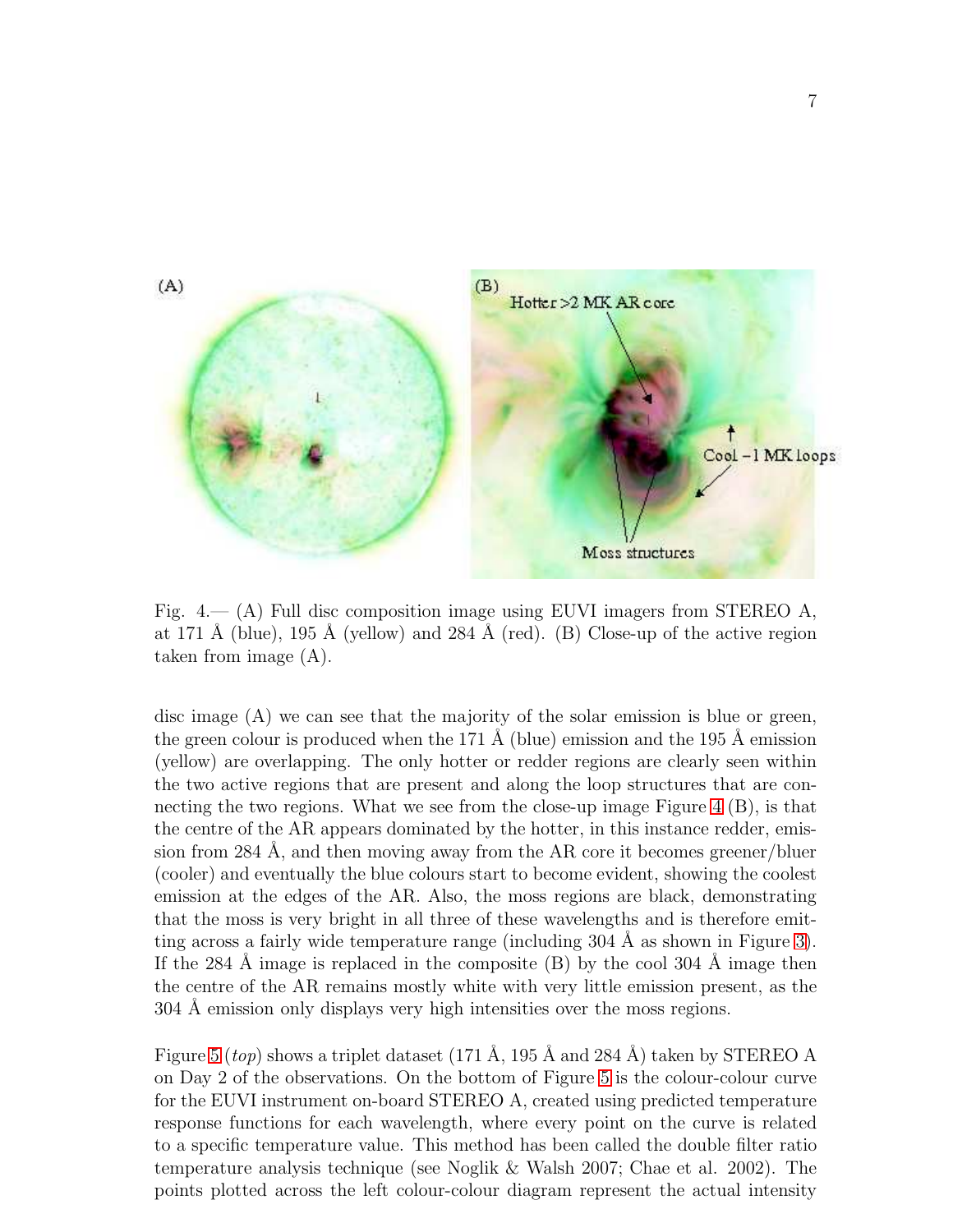ratios for each pixel in the above images. The points spread across the lower half of the diagram, concentrated towards the cooler temperatures of 0.9 MK - 1.2 MK. Also, note that the range of temperatures viewed by the 284  $\AA/195$  Å ratio only (0.60)  $-2.0$  MK) appears larger than the temperatures seen by the single 195  $A/171$  Å ratio  $(0.55 - 1.1 \text{ MK})$ . Looking at the 284 Å EUVI data we know that there is definitely emission present within the AR at 2 MK or above. Therefore, the fact that the maximum temperature deduced from the 195  $\AA/171$  Å single filter ratio is 1.1 MK suggests that this ratio is not very sensitive to temperatures above  $\sim$ 1 MK.

The three images each display two small boxes, the boxes on the  $171 \text{ Å}$  image contain patches of cooler loop emission, on the 195 Å image the boxes contain regions of moss and on the  $284 \text{ Å}$  image the boxes cover parts of the AR core. Only the intensity ratios from inside all of these specific boxes are plotted on the colour-colour curve shown on Figure [5](#page-29-0) bottom right, this allows us to compare the different areas within the AR. The 171 Å loop patches are plotted in blue, the moss regions in green and the core AR areas in red; these ratios are also highlighted using the same colours on the left hand diagram. It is clear that the intensity ratios for each of these three different structures occupy separate areas on the colour-colour diagram, and that these areas are not seen to overlap. This suggests that there is an identifiable temperature difference between the three regions that can be observed with EUVI data. It is seen that the ratios from the moss regions lie the closest to the colourcolour curve; this could be due to the fact that these are the only areas observed in all three wavelengths. This can be compared to the fact that the AR core emission is missing from the  $171 \text{ Å}$  images and the cooler loop emission is missing from the  $284$  Å images. The cool/cooling loop patches have moved away from the curve towards the bottom left hand corner, demonstrating a decrease in both the filter ratio values i.e. the 195 Å intensity becomes stronger in comparison to the 284 Å intensity as well as the  $171 \text{ Å}$  intensity becoming stronger when compared to the  $195 \text{ Å}$  intensity. Hence, a cooler temperature is dominating in these regions which is what would be expected. The exact opposite is true for the hotter loop areas as they move to the top right of the diagram, therefore demonstrating a movement into the filters with higher peak temperatures. The observed movement of these points away from the colour-colour curve is likely to be due to the dynamic heating/cooling of the structures or the absence of emission in one of the passbands or a combination of both.

#### 4. Hinode / XRT temperature analysis

XRT data is available for this AR over the entire observing period. However, during Day 1 and 2 of the observations only two different filters were used; Al mesh and Ti poly. Starting on Day 3 of the observations multi-filter data were recorded which included, Al poly, C poly, Be med, Be thin, Ti poly, Al thick, Al poly/Ti poly and C poly/Al thick.

Using data taken between 12:00 UT and 13:00 UT, Figure [6](#page-29-0) shows Al mesh intensity images on a logarithmic scale from Day 1 and 2, along with a corresponding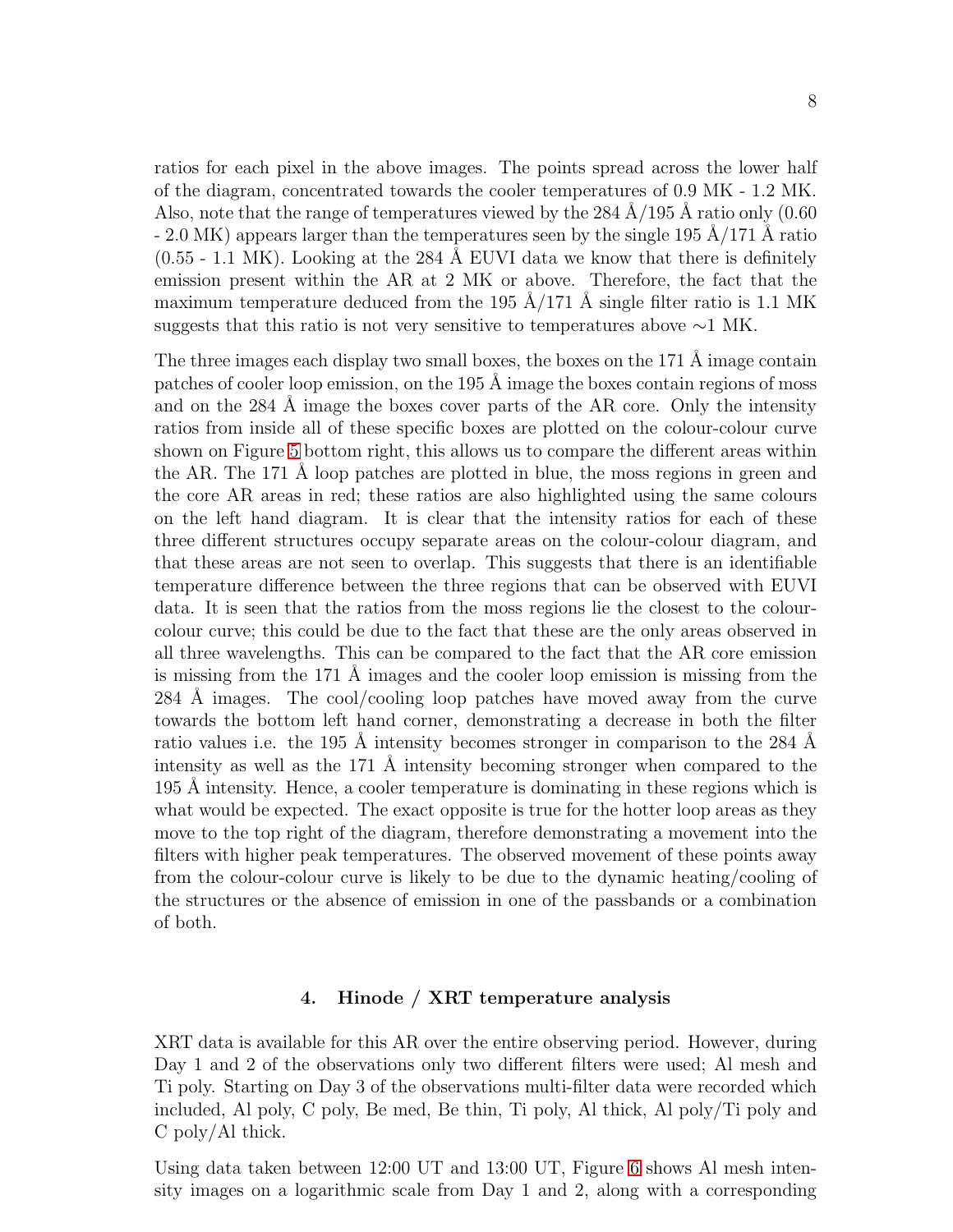

Fig.  $5$ — *Top:* Three STEREO A EUVI images taken from Day 2, at 171 Å, 195 Å and 284 Å. The boxes on these images show the two cool loop patches  $(171 \text{ Å})$ , the two moss regions (195 Å) and the two hot core regions (284  $\AA$ ) used for the analysis. *Bottom left:* Colour-colour curve of the 195  $\AA/171$  Å ratio against the 284  $\AA/195$  Å ratio, predicted from the EUVI A temperature response functions. The stars are the actual ratios for each pixel on the above images. *Bottom right:* Colour-colour curve this time only showing the intensity ratios for the areas within the boxes marked on the above images. Blue points for the cool 1 MK loop areas, green points for the moss regions and red points for the hotter active region core.

temperature map for each day. The temperature maps were constructed using the predicted temperature response functions for the Al mesh and Ti poly filters, ob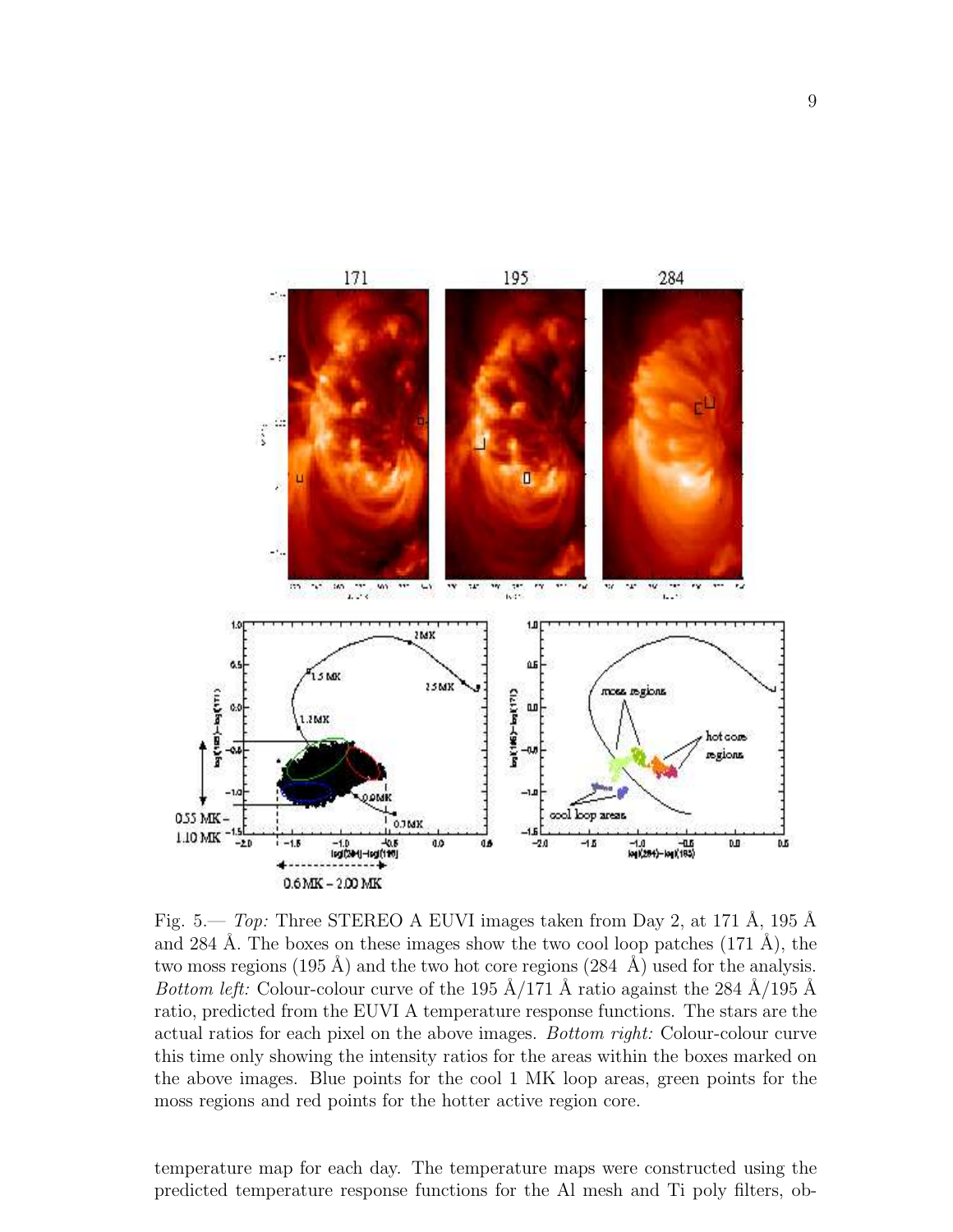tainable with *calc xrt temp resp.pro* in sswidl. It is possible to create such maps using these predicted response functions as there is generally only one temperature solution for any given ratio. The temperature range of the active region was found to be 1 MK to 3 MK with the majority of the emission lying above 2 MK. This could explain the difference in appearance of the AR when seen at EUV wavelengths and at X-ray wavelengths, as the EUV emission lies between 0.5 MK and 2.0 MK and the majority of the X-ray "loop" emission is seen to be above 2.0 MK. For a daily comparison of the XRT data to EUVI 284 Å image see Figure [9](#page-29-0) (discussed further below).

Figure [7](#page-29-0) shows a filtering of the temperature map for Day 2. This demonstrates that the XRT data does not show AR emission below 1.6 MK. Examining the slightly higher temperature range of 1.6 MK - 2.0 MK, results in the AR emission from loop structures becoming evident, as well as emission towards the north of the AR. Moving up to 2.0 MK - 3.0 MK, some bright loop structures in the central and southern AR areas are now visible. The final map shows that above 3.0 MK, again there is negligible emission from the AR.

Using only two XRT filters to produce these maps it is quite difficult to see and locate exact features within the temperature diagrams that directly relate to the intensity images. In contrast, Figure [8](#page-29-0) represents Al poly images taken on Days 3, 4 and 5, alongside temperature maps for each day constructed using at least five different filters. We have not taken the logarithm of the intensity images on Days 3 & 5 (unlike the other intensity images), because the distinctive features within the central active region were only clearly visible on a linear scale. These temperature maps were created using the combined improved filter ratio (CIFR) technique (see Reale et al. (2008) for full details of this method). The method uses the ratio between the geometric mean of the emission detected in all the available filters and the emission from a single filter. However, not all eight of the observed filters were always used as a few of the observations were over-exposed whilst some others were under-exposed leading to low count rates.

The temperature maps displayed in Figure [8](#page-29-0) show much more intricate detail than the ones created from Day 1  $\&$  2. Temperature features within the active region core are easily identifiable. Hotter (∼2 MK) and cooler (∼1.5 MK) loops are observed sitting along side each other and generally the loop tops appear around 40% hotter (2 MK compared with 1.4 MK) than the legs of the loop structures. The hotter loops do not always correspond to the brighter emission loops, for instance, on Days 3 & 4 the bright emission towards the south (regions  $A \& C$  on Figure [8\)](#page-29-0) produces a very average global temperature of ∼1.66 MK. Also on Day 4, the intense brightening in the north (region B on Figure [8\)](#page-29-0) is actually seen to be dark, and therefore cooler on the temperature map. This indicates that the enhanced emission is a density effect which will be investigated using EIS data in the next section. It is important to note that the temperature scale only ranges from 1 MK to 2 MK; whereas previously on Days  $1 \& 2$  the majority of the emission was seen to be above  $2$  MK. Generally, these temperature scales seem low for X-ray images, and in comparison to the  $171 \text{ Å}$  and 195 Å intensity images from EUVI there is very little similarity in the morphology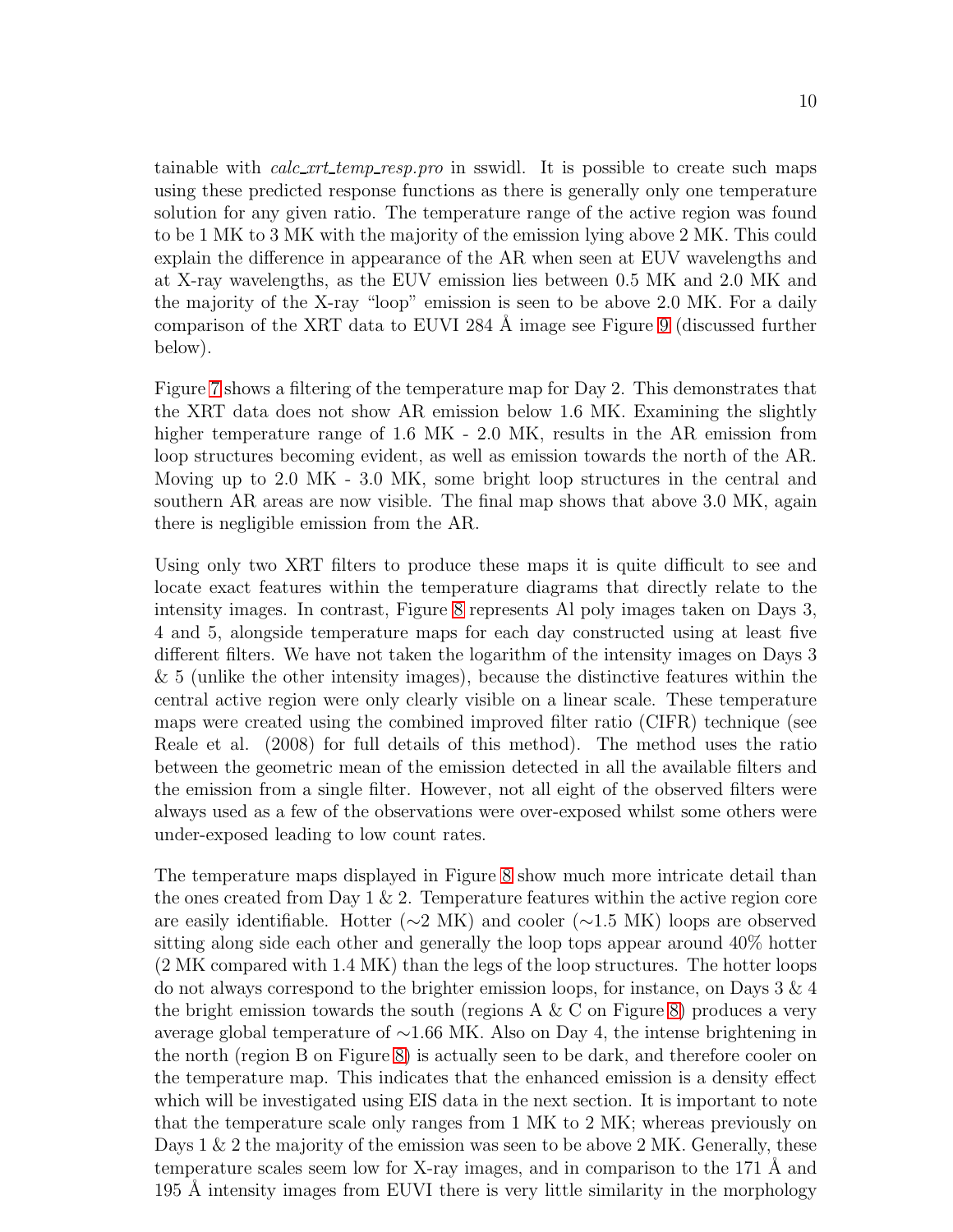

Fig. 6.— An Al mesh intensity image and a single filter ratio temperature map constructed for Day 1  $\&$  2, between 12:00 UT and 13:00 UT.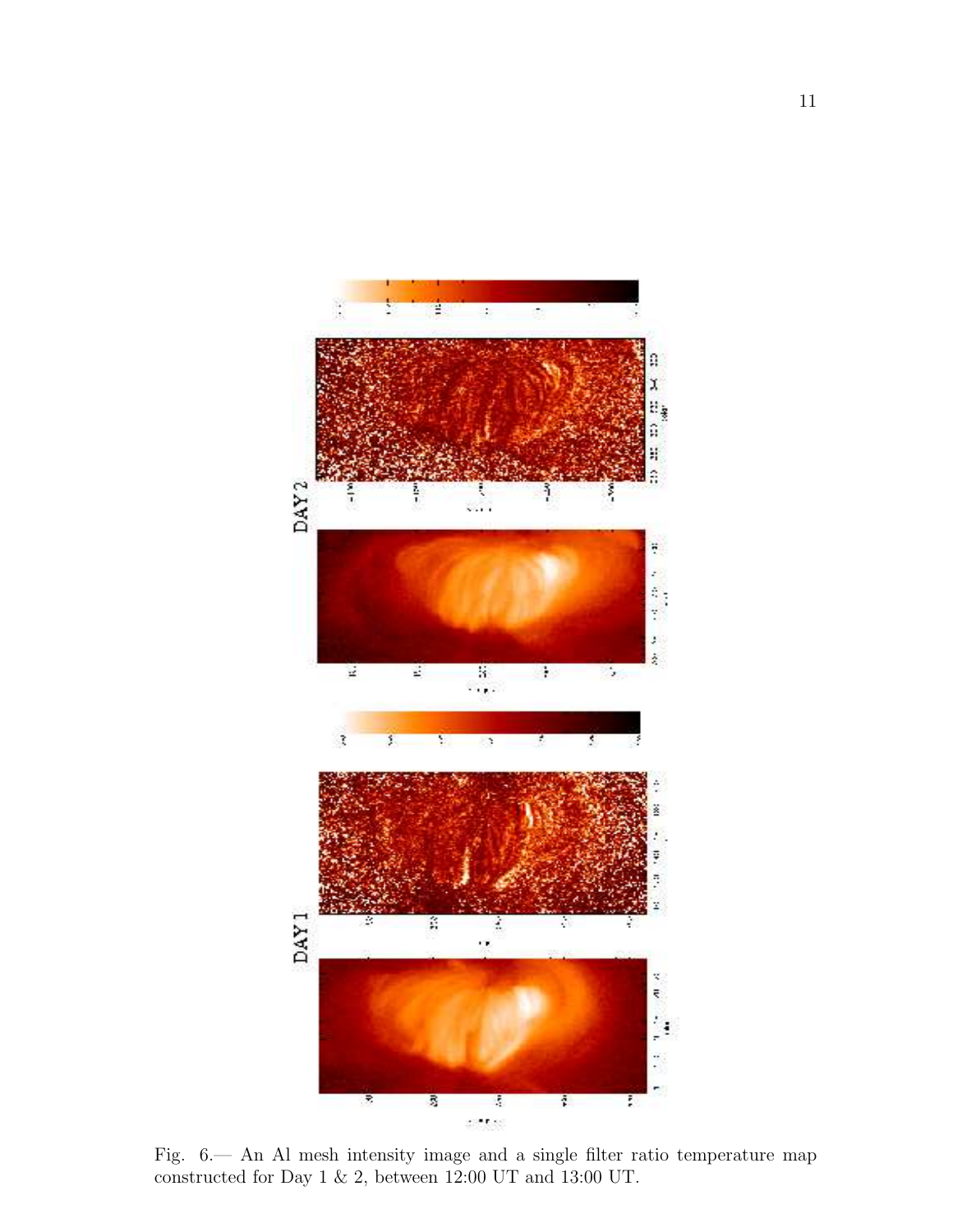

Fig. 7.— Four temperature maps from Day 2 (using the same data shown in Figure [6\)](#page-29-0) each depicting a different temperature range to indicate where the majority of the AR emission lies.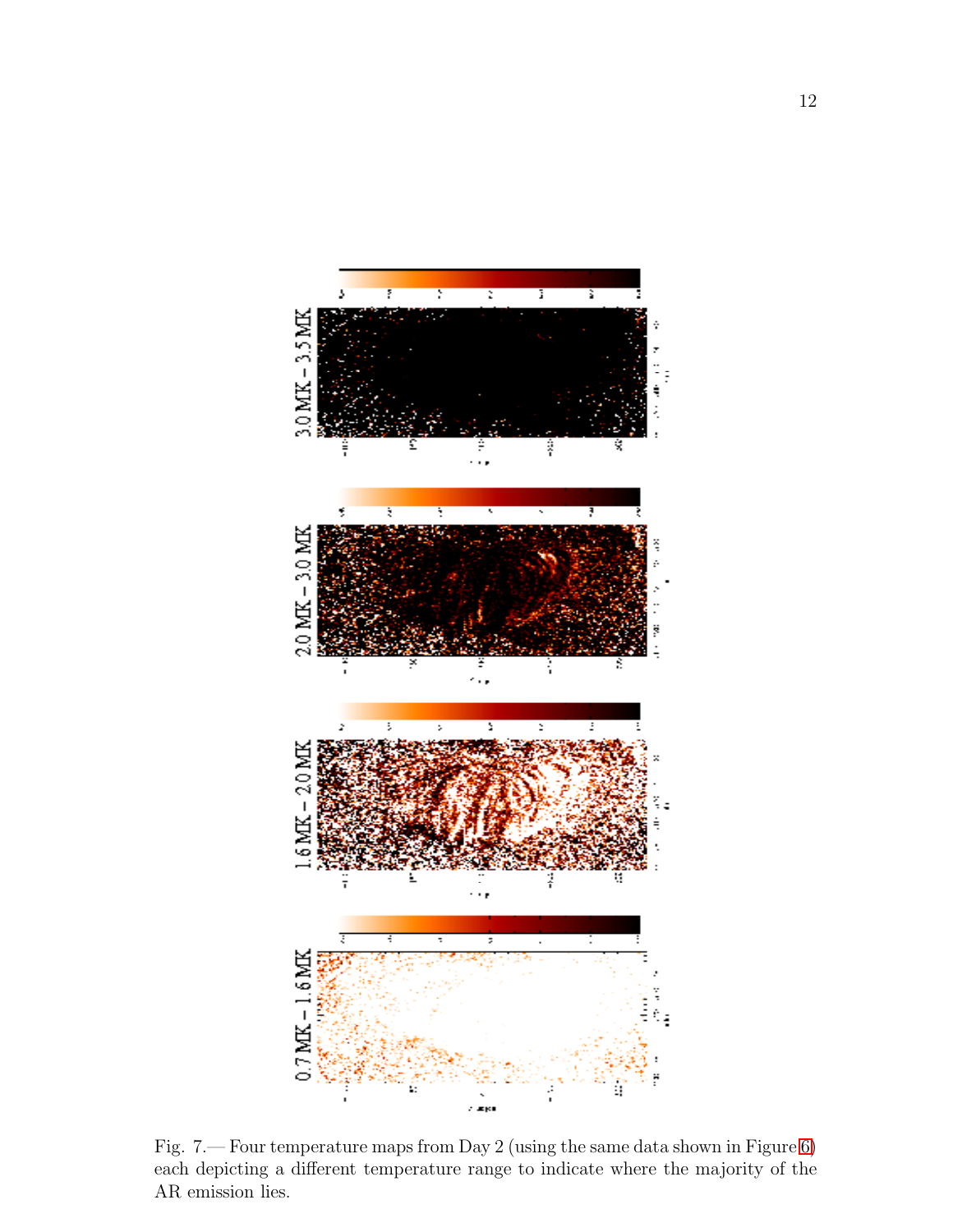

Fig. 8.— An Al poly intensity image and a CIFR temperature map calculated for Days 3, 4 & 5 using data taken between 12:00 UT and 13:00 UT on each day.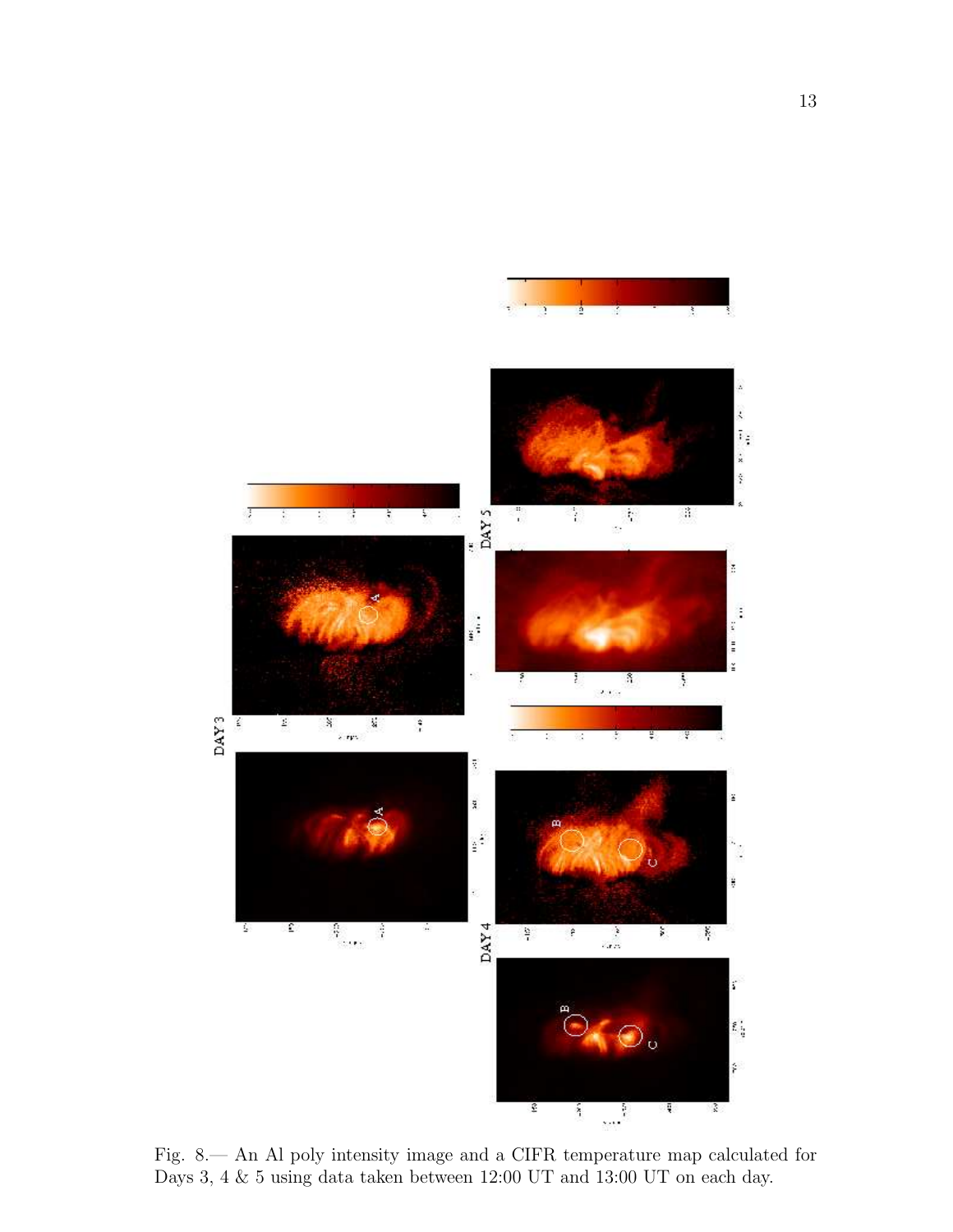of the AR. However, looking at the 284 Å images from Days 3, 4  $\&$  5 there is a similarity in the structures seen between this passband and the X-ray wavelengths (Figure [9\)](#page-29-0). This is not the case on Days  $1 \& 2$  where the temperatures generally remained above 1.7 MK.

Considering Figure [9,](#page-29-0) on Days 1 & 2 the EUVI 284 Å images from STEREO A & B do display some similarity to the corresponding XRT images. However, by Days 3, 4 & 5, there are genuine one-to-one correspondences of bright patches observed in all three instruments. Thus, the temperature values calculated from XRT appear to reflect this, demonstrating a global decrease in the temperature over time. Obviously, when comparing XRT to EUVI data we need to be careful as Hinode and STEREO are viewing this AR from different angles. However, this observing run was carried out only seven months after the launch of STEREO when the two satellites were still very close to Earth (the separation angle from STEREO A to Earth was ∼10 degrees and from STEREO B to Earth only ∼6.3 degrees).

# 5. Hinode / EIS density analysis

The EIS data was prepared for analysis using *eis prep*; *eis getwindata*; *eis auto fit* and *eis\_orbit\_correction*. The 186.88 Å Fe x<sub>II</sub> line and the 196.54 Å Fe x<sub>III</sub> line cannot be simply extracted using a single Gaussian fit (see Young et al. 2007). Therefore, separate routines written to isolate these particular lines were used instead of *eis auto fit*; the Gaussian fits can then all be checked using *eis fit viewer*. Also note, that there can often be a tilt present between the images in the y-direction which needs to be corrected for before performing the density analysis. The density maps were then created, for Fe XII and Fe XIII, using the extracted intensities along with the CHIANTI atomic database (Dere et al. 1997, Landi et al. 2006). On Day 2 the EIS observations were taken between 06:00 and 07:00 UT. For Days 3, 4 & 5 three sets of observations were taken each day; here we have concentrated upon the dataset taken closest to 12:30 UT for comparison to the XRT data analysed in the previous section.

In Figure [10](#page-29-0) the intensity images created from the Fe  $XII$  195.12 Å spectral line are displayed for Days 2 to 5 (there is no EIS data available for Day 1 of the HOP). The Fe XIII lines and the 186 Å Fe XII line all show almost identical features and therefore only one set of intensity images has been shown. Note that, not surprisingly, these EIS images look very similar to the  $195 \text{ Å}$  images taken with the EUVI instrument on STEREO.

On Day 2 we see the intense "mossy" patches down the left-hand side and the base of the AR (indicated by an arrow and the letters Ms); as mentioned earlier this moss was also evident in the four EUV passbands viewed with STEREO. The right-hand side of the AR appears darker but some faint larger loops are visible to the south.

On Day 3 we see two large (one central and one southern) bright moss regions (Ms), on the left hand side, that have become separated; and a loop feature (Lb) begins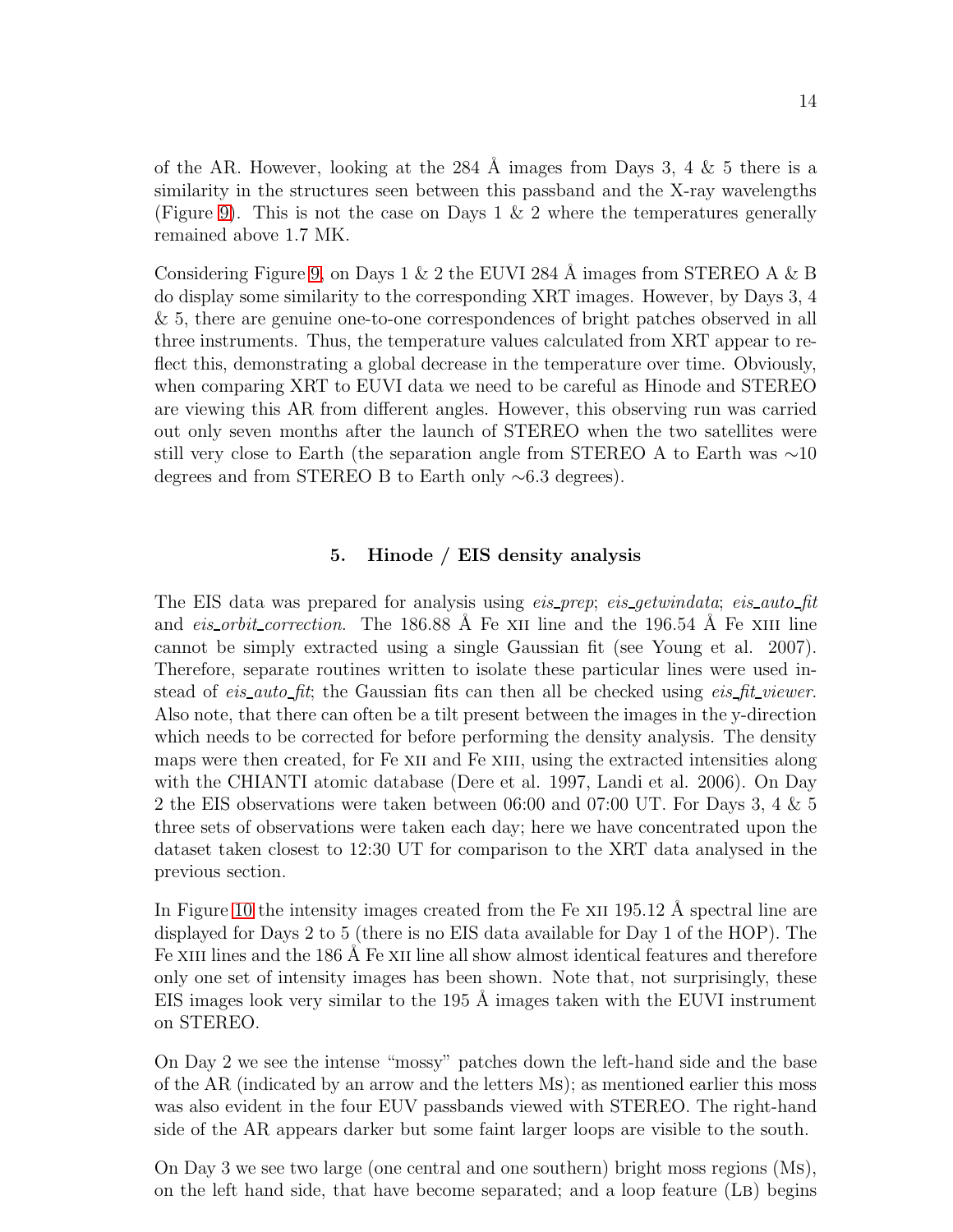

Fig. 9.— *Left:* STEREO B EUVI 284 Å images taken at ~ 12:30 UT for each day (apart from Day 1) of the observing run. *Middle:* Hinode XRT images taken at approximately the same time as the EUVI images.*Right:* STEREO A EUVI 284 Å images taken at ∼ 12:30 UT for each day of the observing run.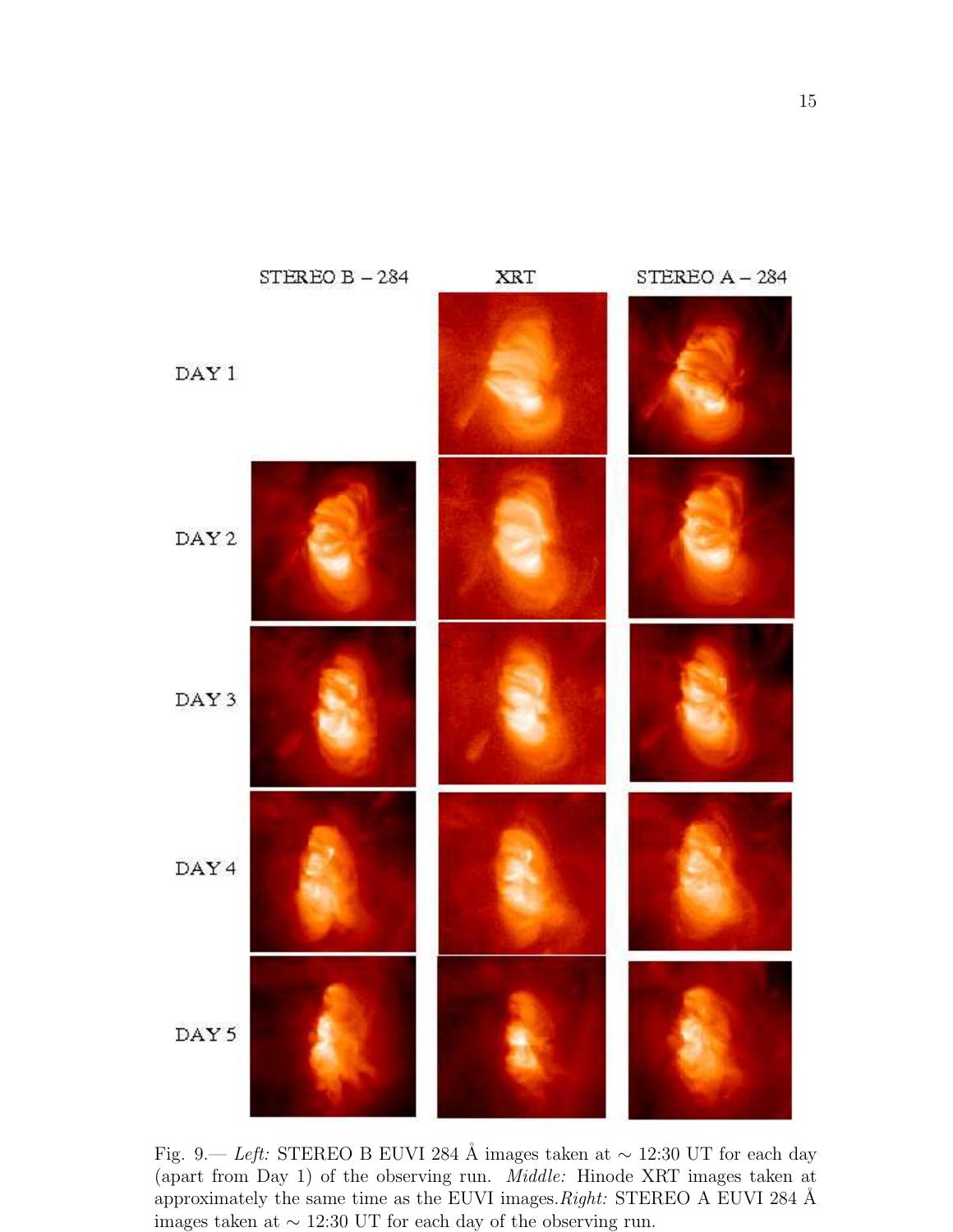

Fig. 10.— Fe xII intensity images taken at  $\sim$ 13:00 UT for Days 2, 3, 4 & 5.

to brighten across the north of the AR (also indicated by arrows). On Days 4 & 5 the AR moves around towards the limb of the Sun and unfortunately the tops of the loop structures have been missed from these observations. On Day 4, there are now some very bright footpoints visible (Fb) especially towards the top right-hand side, which is the first bright area to become visible on this side of the AR. Some hints of this brightening are possibly seen in connection with the loop structure that becomes visible on Day 3. By Day 5 the AR has rotated so far onto the limb that one cannot see clearly this footpoint (Fb) although an arrow indicates its location.

Figures [11](#page-29-0)  $\&$  [12](#page-29-0) represent the densities calculated from the intensity images for Fe XII and Fe XIII respectively. The densities calculated from Fe XII are slightly higher than those calculated using Fe XIII as reported by Young et al. (2008). However, in both Fe XII and Fe XIII the density maps reflect larger densities in areas of higher intensity. The bright footpoint seen on the right-hand side of the AR on Day 4 also seems to reflect a large increase in density. This is the same bright feature which was seen in the XRT intensity images but which was represented by lower values on the temperature map; therefore validating the proposed density effect.

Figure [13](#page-29-0) shows the average calculated density (with a lower limit of  $2.0 \times 10^9$  cm<sup>-3</sup>), as seen by Fe XII, over the entire active region against its observation time. There were three EIS runs taken on Days 3, 4, & 5. Therefore, three points are plotted for each of these days. The average density remains very similar for observations taken on the same day. Overall, the average density of the active region appears to be increasing slightly every day, from  $\sim 2.6 \times 10^9$  cm<sup>-3</sup> on Day 2 to  $3.5 \times 10^9$  cm<sup>-3</sup> on Day 5 (an increase of  $\sim$ 27 %). In conclusion, the XRT observations from section 4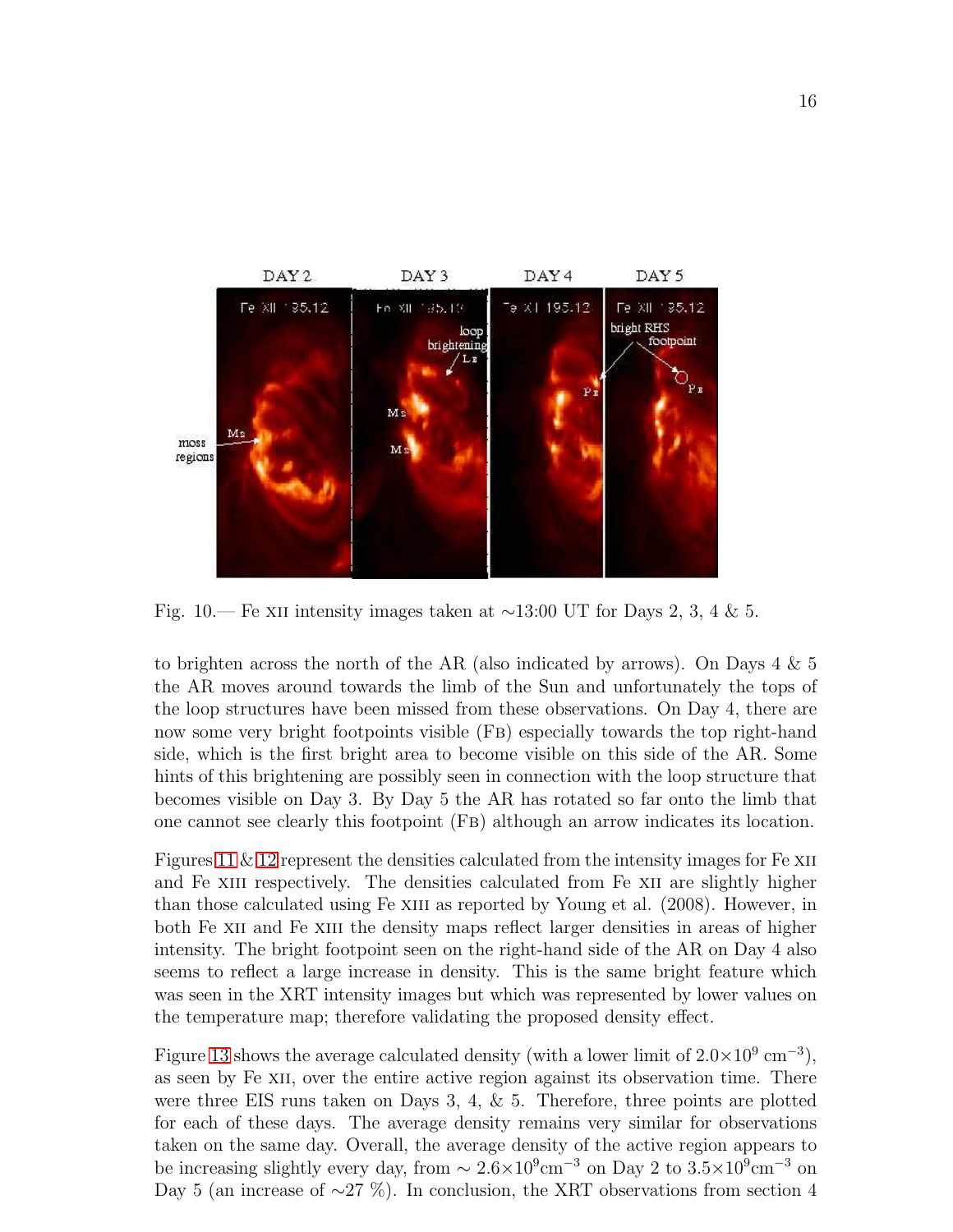

Fig. 11.— Fe XII density maps corresponding to the intensity images shown in Figure [10.](#page-29-0)



Fig. 12.— Fe XIII density maps corresponding to data taken at the same time as the Fe XII intensity images shown in Figure [10.](#page-29-0)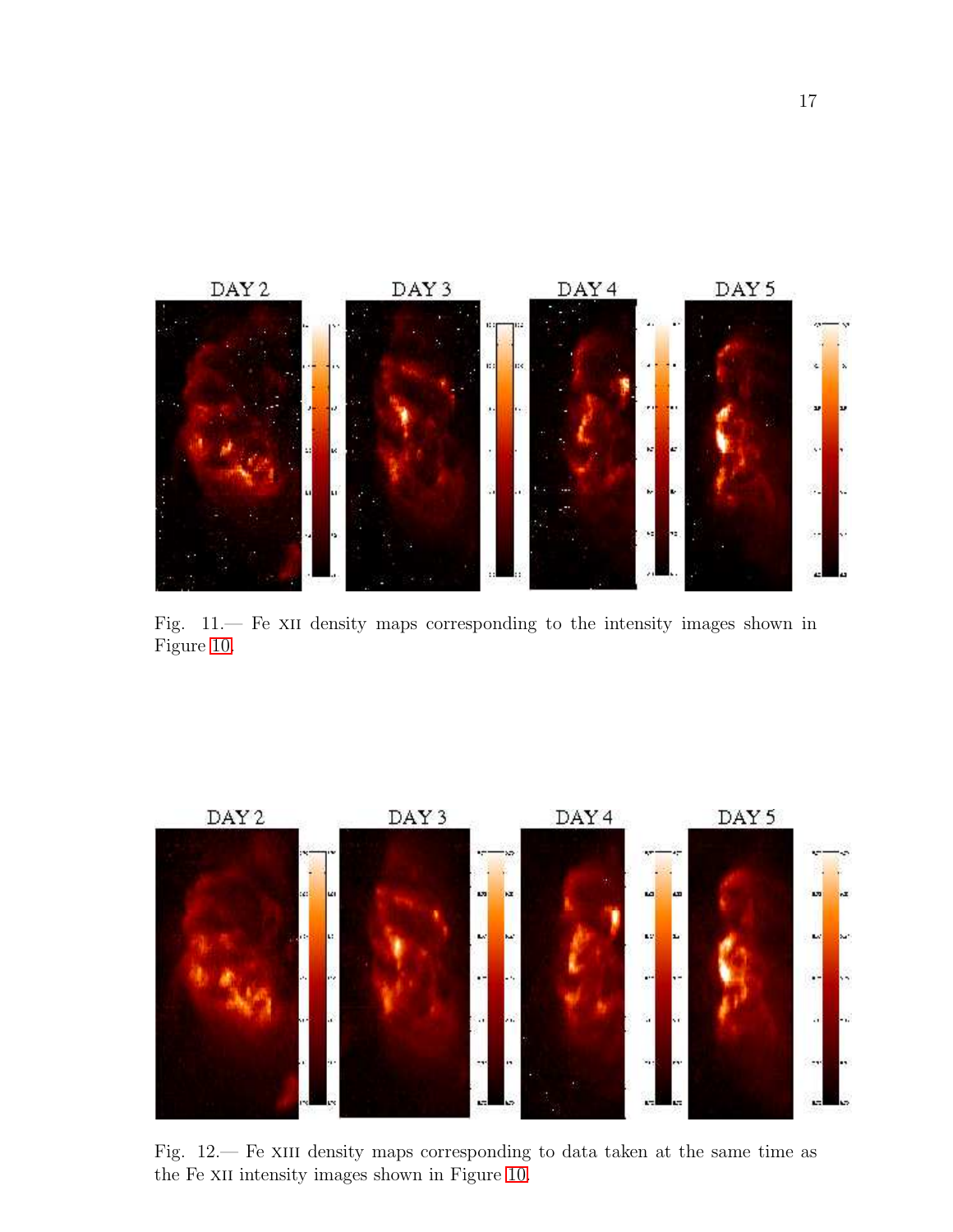

Fig. 13.— Plot showing the average active region density over the four days that EIS spectroscopic data was available.

showed an apparent global decrease in temperature of the AR over time and now EIS observations seem to show an increase in density over the last four days of the observations.

# 6. Hinode / EIS velocity maps

A brief look at the velocity maps, taken with EIS on Days 2 & 3 (Figure [14\)](#page-29-0), shows blueshifts of  $\sim 10$  - 15 km s<sup>-1</sup> over the right-hand side hot loop footpoints. These blueshifts are situated above the negative sunspot polarity. Gurman & Athay (1983) as well as Marsch et al. (2004) reported seeing blueshifts above sunspots, but it was not clear how they related to the magnetic field. The only other blueshifts are seen in boundary sharp regions, between the hotter and cooler loop regions, and in low density regions, in exact correlation with Del Zanna (2008). These blueshifts are often thought to be the signature of heating/chromospheric evaporation during reconnection. The hot loop tops all exhibit fairly strong redshifts ranging from 13 - 25 km s<sup>−</sup><sup>1</sup> over the five-day observing period, as shown in Figures [14](#page-29-0) & [15.](#page-29-0) Winebarger et al. (2002) found persistent redshifts in legs of the cooler 1 MK loops that are seen in TRACE 171 Å, although no such correlation is seen here.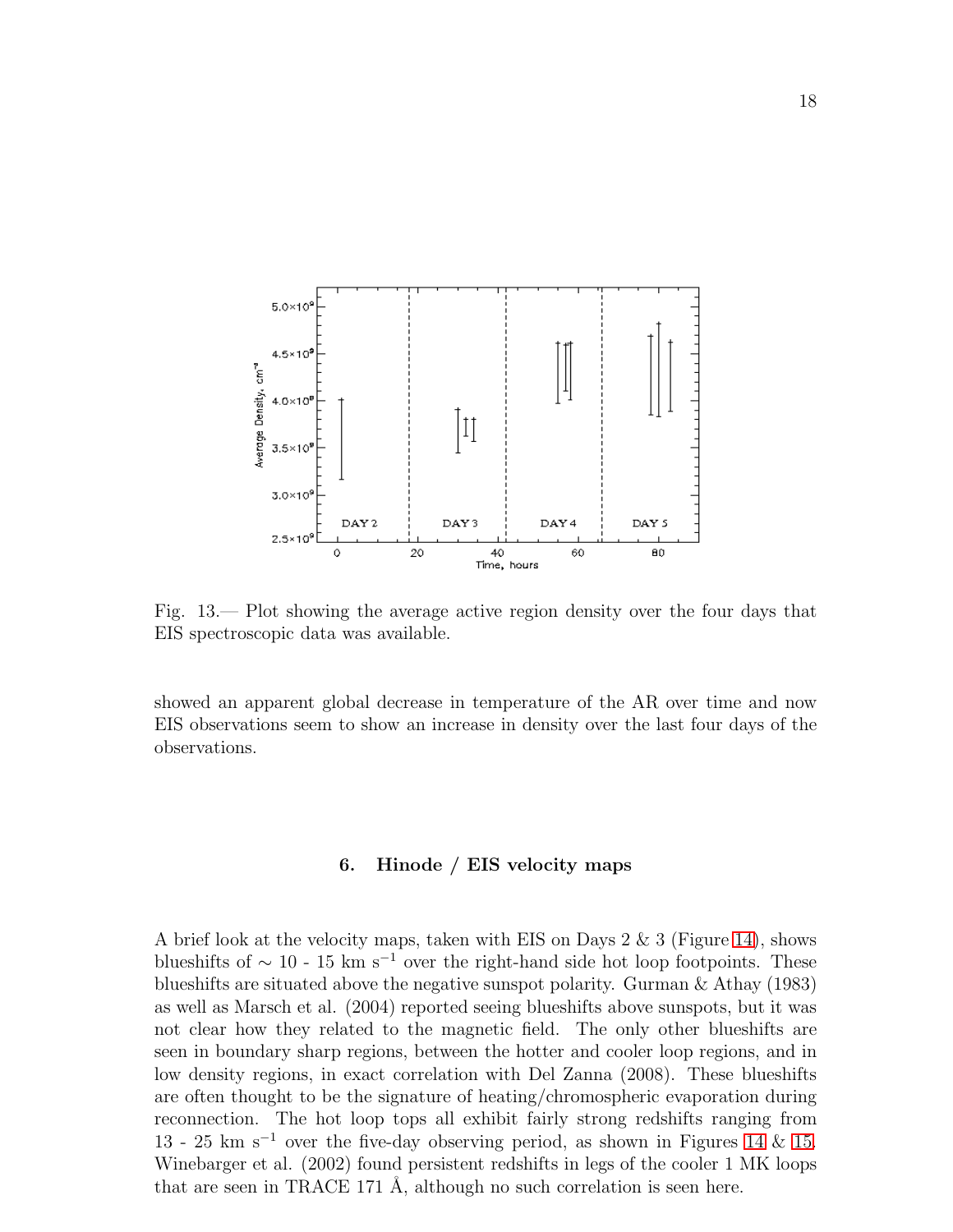

Fig. 14.— Velocity maps from EIS data for Days 2 & 3 presented alongside their intensity images for Fe XII. The strong intensities also represent the high density regions.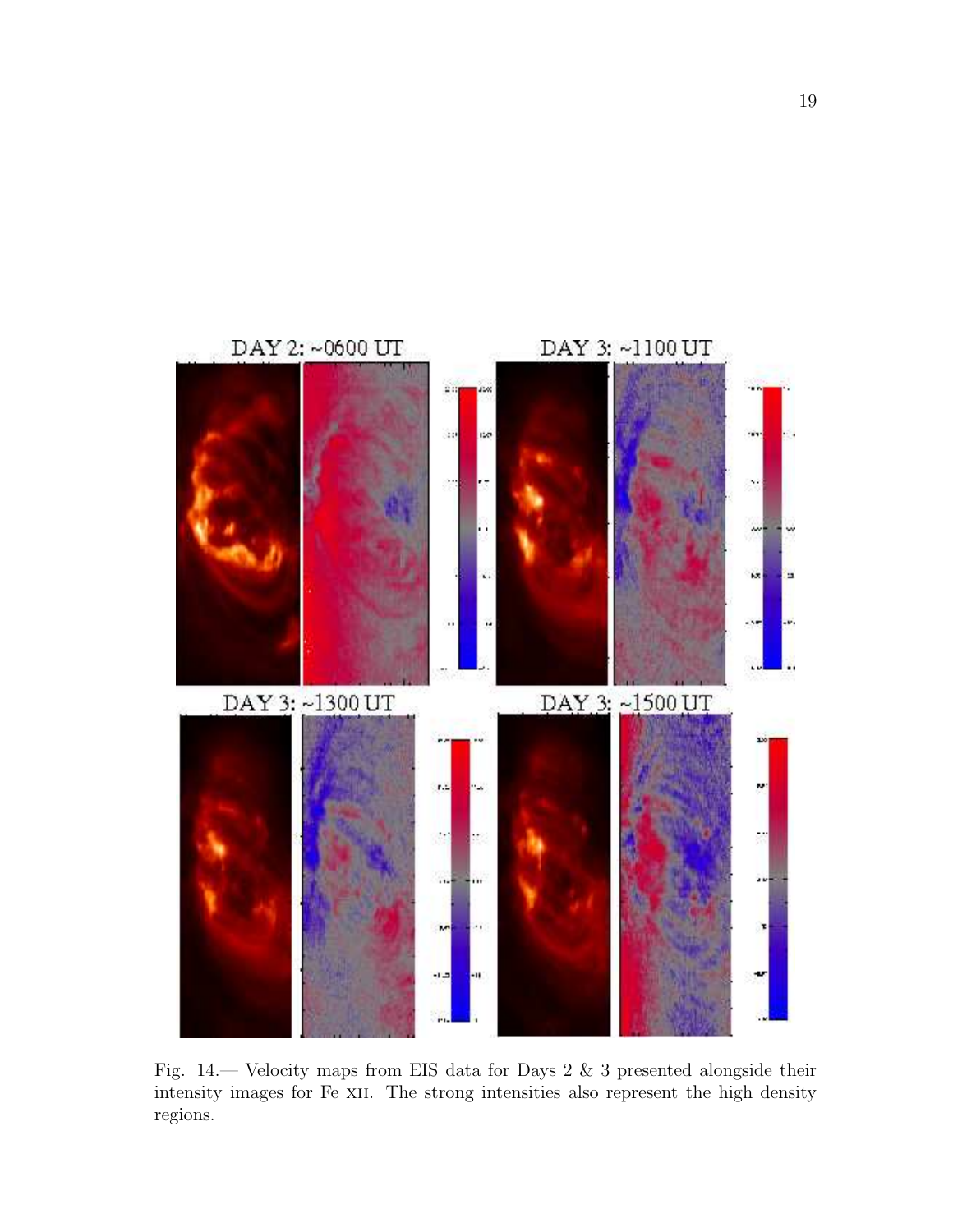

Fig. 15.— Same as Figure [20](#page-29-0) for Days 4 & 5.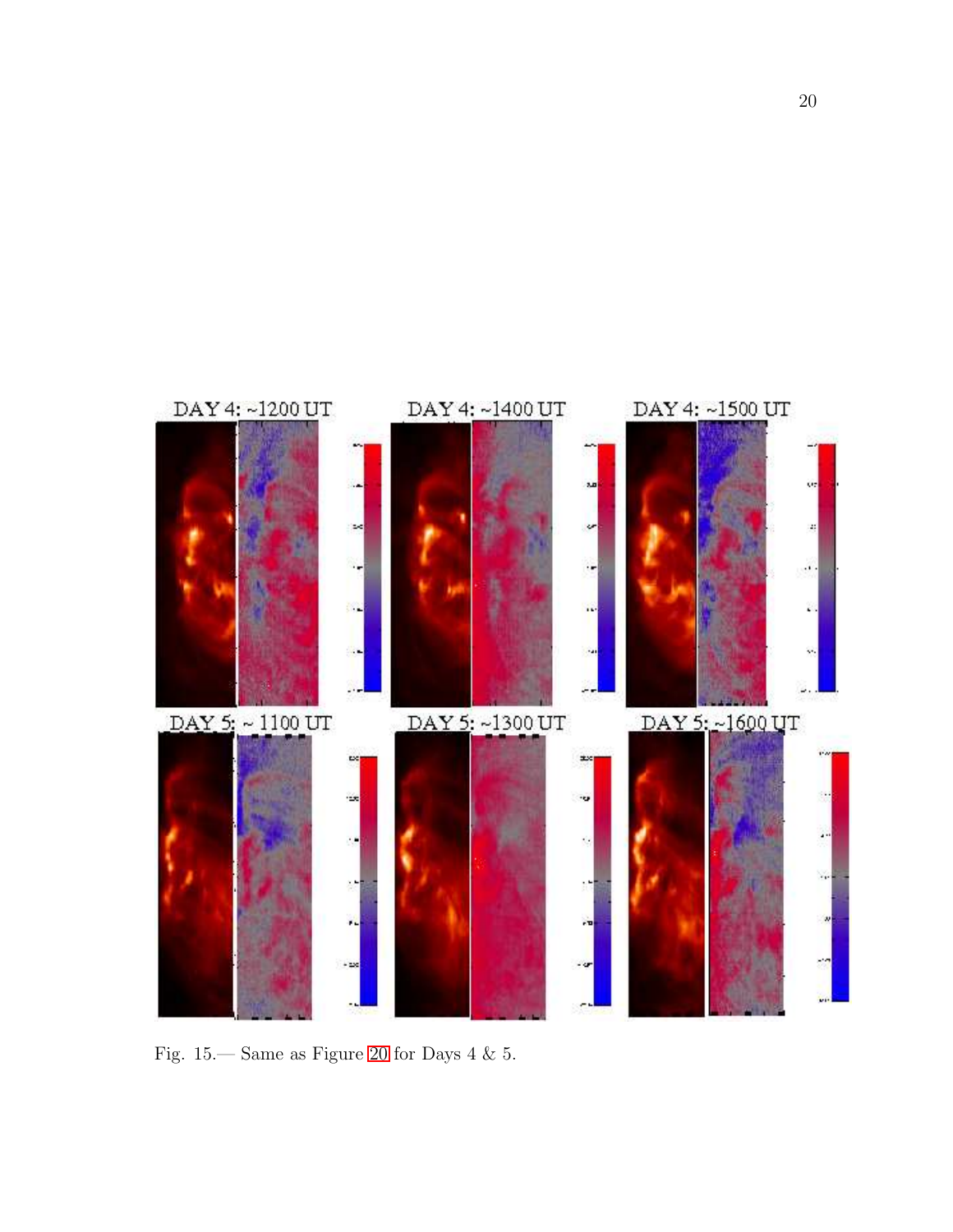### 7. Magnetic Field Extrapolation

Figure 16 shows TRACE 171 Å images taken at approximately 12:00 UT on each of the five observing days. The spatial resolution of TRACE is greater than that of the EUVI data presented earlier. However, only one wavelength band  $(171 \text{ Å})$ was observed. On these high-resolution images we can see strong moss emission (indicated by the letters Ms on Figure 16) on the left-hand side of the AR on Days 1 and 2. We can also see the footpoints of large loop systems (CF) stretching out from the west to the east of the AR, and sweeping around the north and south. On Day 3 we start to see the most notable difference; loops start to brighten in this passband closer to the centre of the AR (Lb) as was previously shown with EIS data, indicating that the central AR is beginning to cool in agreement with the XRT analysis. Then on Day 4, the bright feature (Fb) on the right-hand side of the AR, as seen in EIS Fe XII and Fe XIII images, is also present in 171  $\AA$  at 1 MK. It appears to be the footpoint of a loop that is cooling into the EUV passbands.

Figure 17 shows a contoured TRACE 171 Å image from Day 1 co-aligned with and overplotted onto a full-disc SOHO/MDI magnetogram image. We see that the bright EUV moss regions match very well with the dispersed positive magnetic field. However, the negative field which consists of one large area of concentrated magnetic flux representing a sunspot, has no such mossy features; generally it appears dark on all EUV and X-ray images.

To try to understand the morphology of this AR and how the EUV and X-ray emission relates to the magnetic flux observed at the photosphere, we applied the standard technique of extrapolating the magnetic field in the solar atmosphere above the photosphere using the MDI magnetogram data to provide the lower boundary condition. We performed such a simple potential extrapolation for Days 1, 2 and 3. After this time the AR had rotated too far towards the solar limb for the MDI data to be considered accurate. The potential extrapolation was chosen for its simplicity, and because we wanted to make a visual assessment (via a comparison of the extrapolated fieldlines with the X-ray and EUV data) of how far from potential the real AR magnetic field was.

A magnetic feature on a magnetogram is often defined as a set of adjoining pixels, each of which has an absolute data value greater than some chosen threshold. This selects out regions of strong magnetic field, which may reasonably be expected to determine the large-scale structure of the 3D field. Brian Welsh's feature tracking code (YAFTA; DeForest et al. 2007) was used to track the magnetic features observed on the MDI magnetograms, within a selected area centred on the active region. Each of these magnetic features was then reduced to a point source, with its charge determined by the integrated flux of its parent magnetic feature, and its location given by a flux-weighted average of the pixel locations of the parent feature. This set of point magnetic sources was then fed into Dana Longcope's magnetic topology code (MPOLE; Longcope & Klapper 2002) which performs the actual magnetic field extrapolation, and calculates the 3D magnetic topology of the resulting field.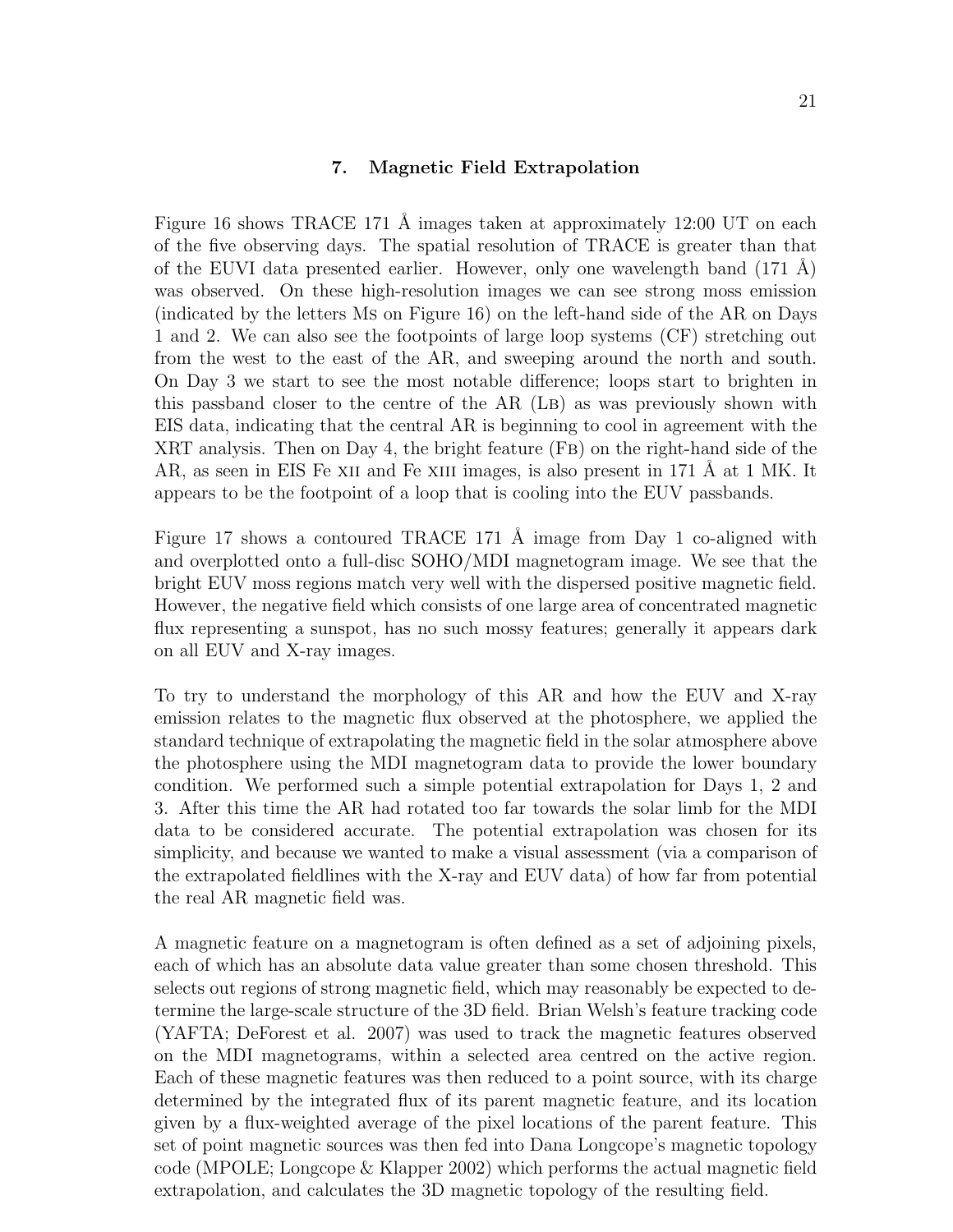

Fig. 16.— TRACE 171 Å images of the active region taken at around 12:00 UT for every day of the observing run.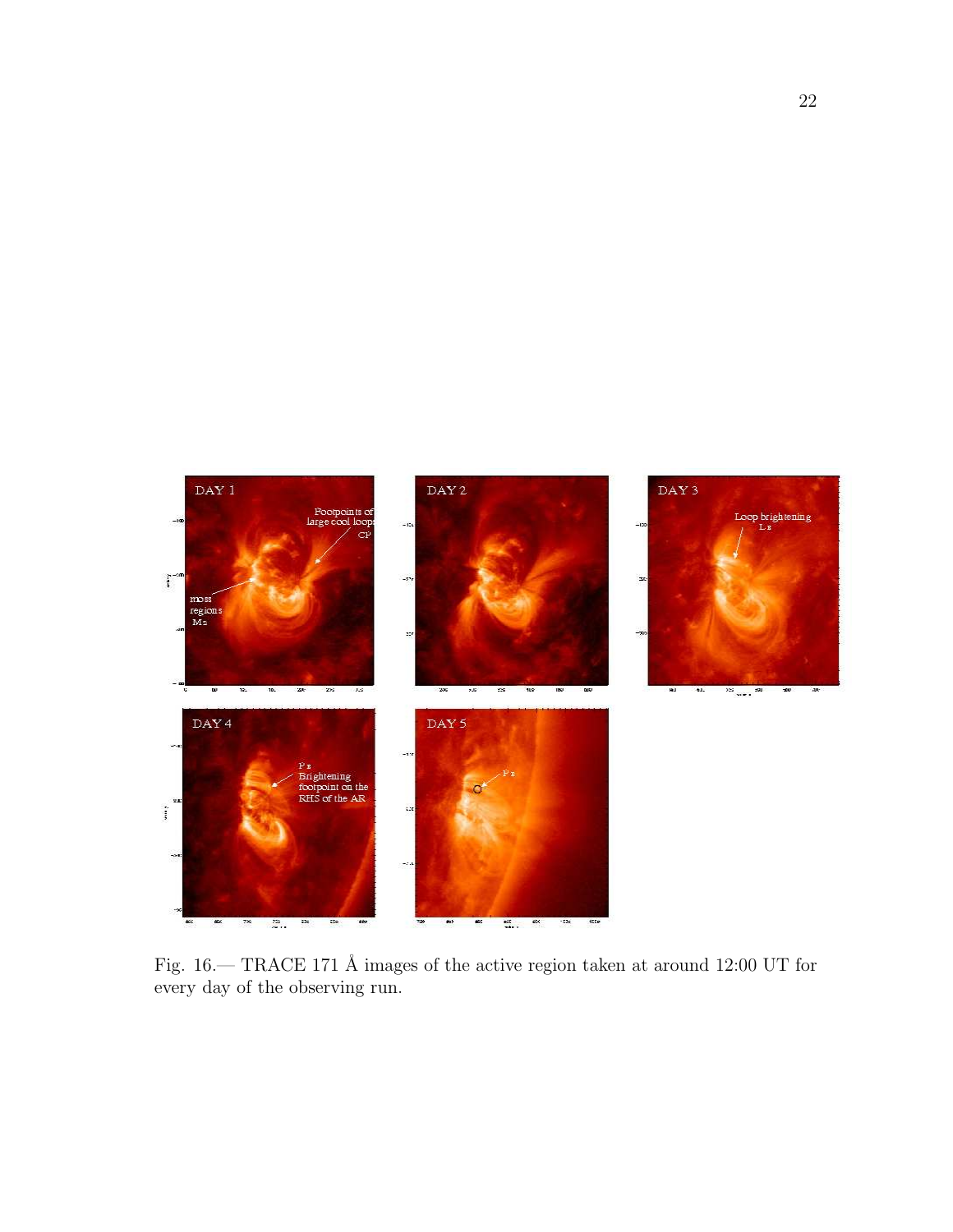

Fig. 17.— TRACE 171 Å (*contours*) over-plotted on a SOHO/MDI magnetogram image of the active region from Day 1.

The code locates all the magnetic null points, along with their associated separatrix surfaces, and spine and separator fieldlines (Longcope 2005). Together, these topological features are referred to as the *topological skeleton* of the magnetic field. Once a set of poles and nulls has been obtained for a given magnetogram, it is possible to map the footprint of the field's skeleton, *i.e.* its intersection with the photospheric plane. This is very helpful in visualising the full topology of the field. Figure 18 shows the skeleton for Days 1, 2,  $\&$  3. The solid lines denote the photospheric spines and the dashed lines represent the intersections of the separatrix surfaces with the photosphere.

Unsurprisingly, the topological structure of the field is dominated by the strong negative sources representing the sunspot. The moss region shows up as a scattering of many relatively weak positive sources forming an arc shape to the left of the negative sources. All of the fieldlines from the moss sources connect to the sunspot. However as the sunspot sources are stronger, fieldlines from the sunspot also leave the box to connect to other distant sources. This is definitely an example of a bipolar (as opposed to quadrupolar) source configuration in an active region.

Using the photospheric footprints as a base, we can choose any two magnetic sources (one positive and one negative) and reconstruct a representative set of the fieldlines that connect them, if indeed they are magnetically connected. Figures 19 & 20 show examples of such extrapolated fieldlines over-plotted on Ti-poly XRT images and TRACE 171 Å images respectively. Although only a potential magnetic field was used, the fieldlines do seem to follow the X-ray loop emission quite closely in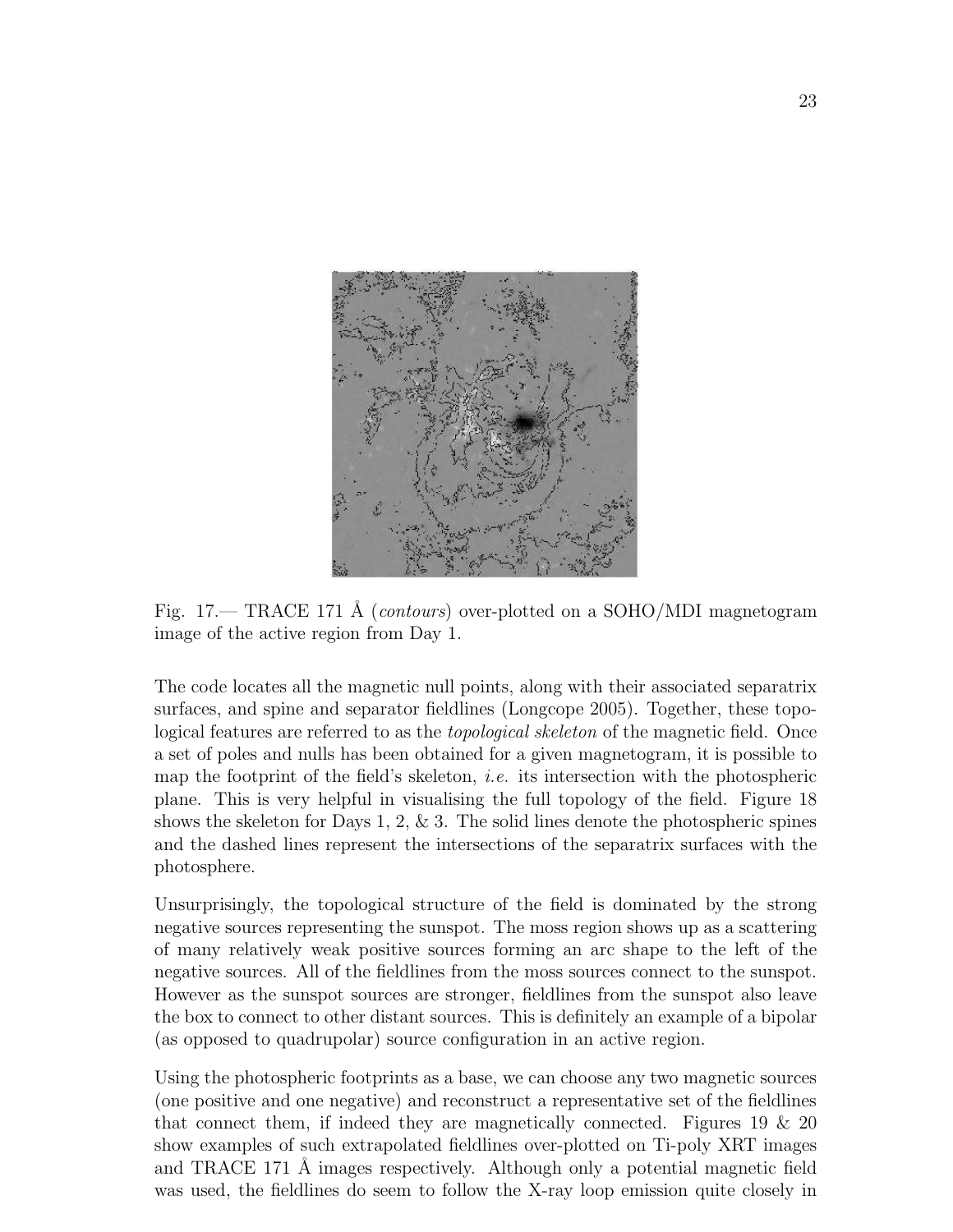

Fig. 18.— Diagram showing the magnetic poles, the calculated null points and hence the extrapolated footprint of the field's skeleton for Days 1, 2 & 3.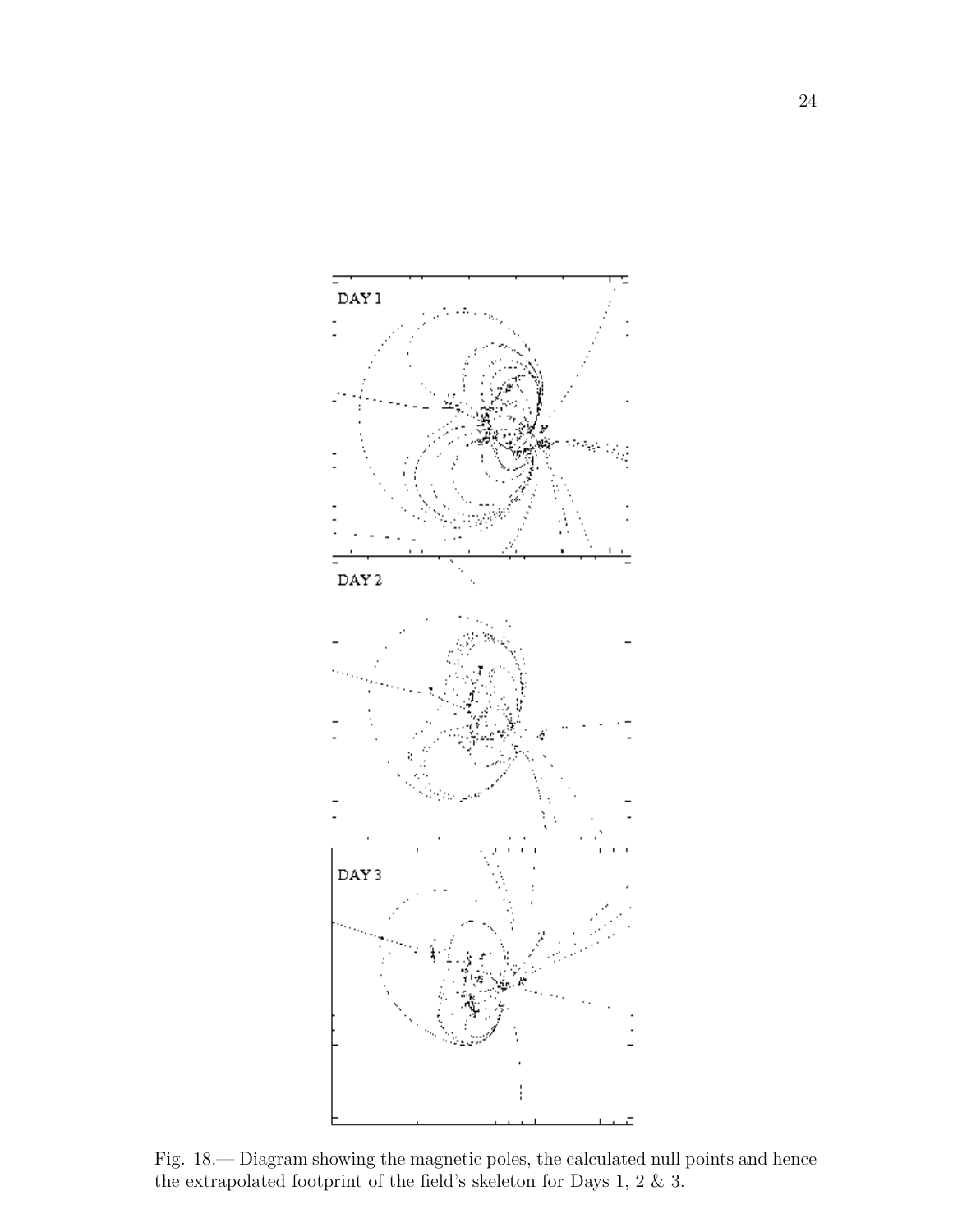both position and orientation. It can also be seen that where the X-ray emission is brightest there are two sets of loops present; small underlying loops and larger ones above, as is clearly demonstrated in Figure 19.

Most of the fieldlines originate from the large negative flux region on the right-hand side and fan out to the array of smaller positive flux areas on the left-hand side of the AR. This explains the emission seen in the X-rays where loop systems seem to be brightening in every direction from one central point. However, at first glance, there is little direct correlation between the extrapolated fieldlines and the TRACE 171 Å intensities. In fact, the bright EUV moss emission appears to correspond to the left-hand footpoints of the hotter X-ray loops. A similar set of observations was reported by Tripathi et al.  $(2008)$ . As mentioned previously, there is only moss emission present on the left-hand side of the loop system and not the right-hand side, probably due to the strong negative magnetic field of the sunspot on the right-hand side possibly suppressing the emission from these footpoints. The top diagram from Figure 20 also shows that the large cool loops seen in TRACE are in fact close to potential, following the separatrix surface fieldlines (the dashed lines).

# 8. Discussion & Conclusions

In this paper we have used five different instruments on-board four separate satellite missions to deconstruct the nature of a typical evolving active region over a five day period. The unique thing about this analysis is that after piecing together all of the information we can see more clearly how the EUV, X-ray and magnetogram data fit together in order to extract a global picture of the target.

The filter ratios applied to the EUVI data on Day 1 of the observations appear to produce temperatures from 0.5 - 2.0 MK; however, the 195  $\AA$  / 171  $\AA$  ratio values did not correspond to any temperatures above 1.1 MK. In contrast the global XRT temperature maps for Days 1 & 2 showed that most of the emission lay above 2 MK. When we compare the XRT images to the EUVI 171  $\AA$  and 195  $\AA$  images we can see that there is very little similarity between the observed features.

The XRT temperature maps for Days 3, 4 and 5 only produced temperatures of  $\sim$  1.0 - 2.0 MK. Here, we can start to see cooler temperatures as we are using at least five different passbands to construct the temperature maps, making them more detailed and allowing them to pick up a wider range of temperatures. The AR appears to be cooling over the observational time period as there is little emission seen above 2 MK after Day 2. This can be clearly demonstrated by comparing the EUVI 284 Å images to the X-ray images as the observed structures at these two wavelengths grow in similarity from Day 1 through to Day 5.

The potential magnetic field extrapolation was sufficient to mimic the X-ray loop regions, in fact, the large cool  $(171 \text{ Å})$  TRACE loops appear close to potential following the separatrix surface fieldlines. The very bright X-ray intensities observed towards the south of the central AR were shown to be the result of a small set of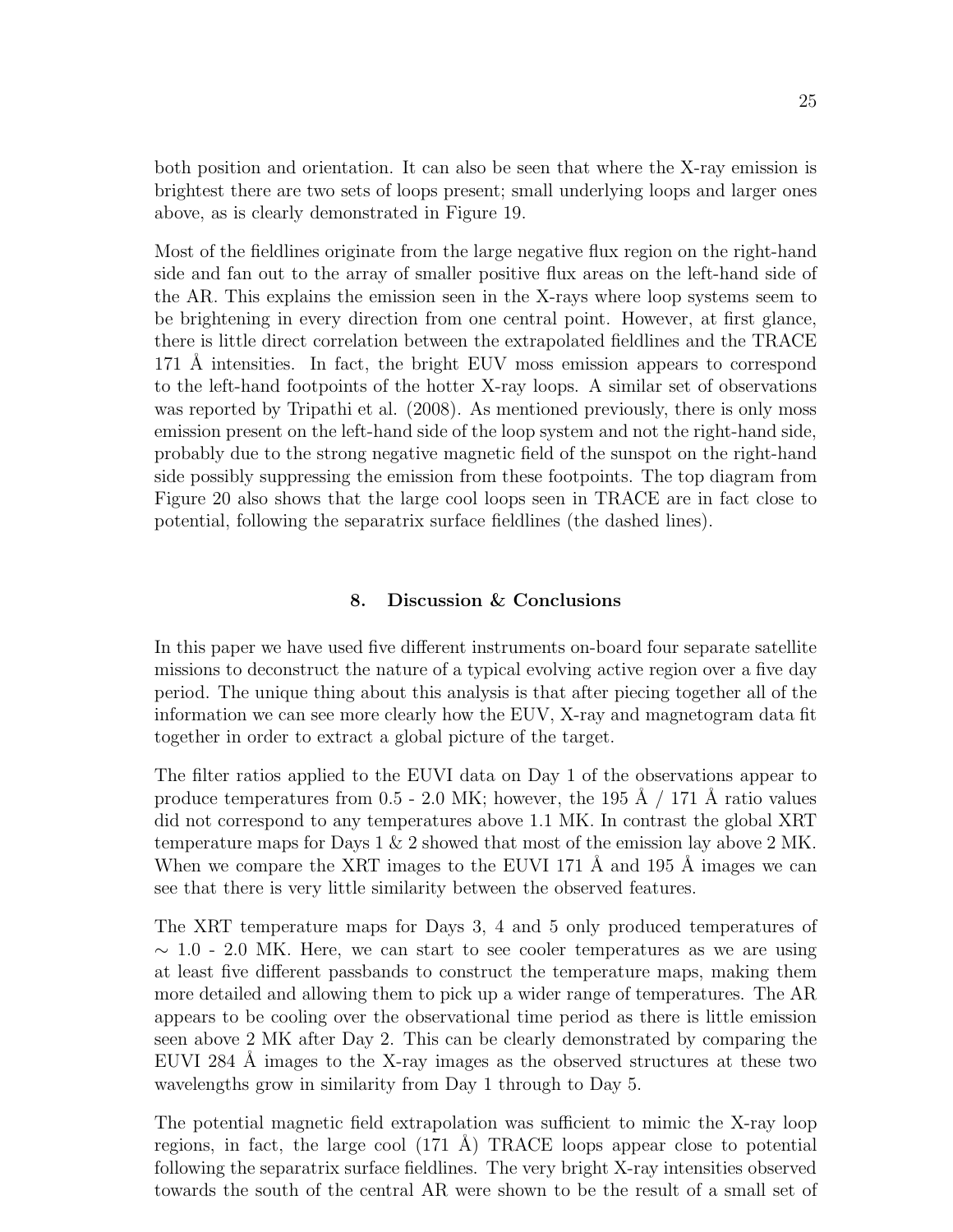

Fig. 19.— *Top:* XRT intensity images for Days 1, 2 & 3, with individual extrapolated magnetic field lines overlaid from a set negative to a set positive flux point. *Bottom:* Close up of the bright XRT region in the north of the AR from Day 1, showing how shorter low lying loops (*black*) are present beneath larger taller loops (*grey*).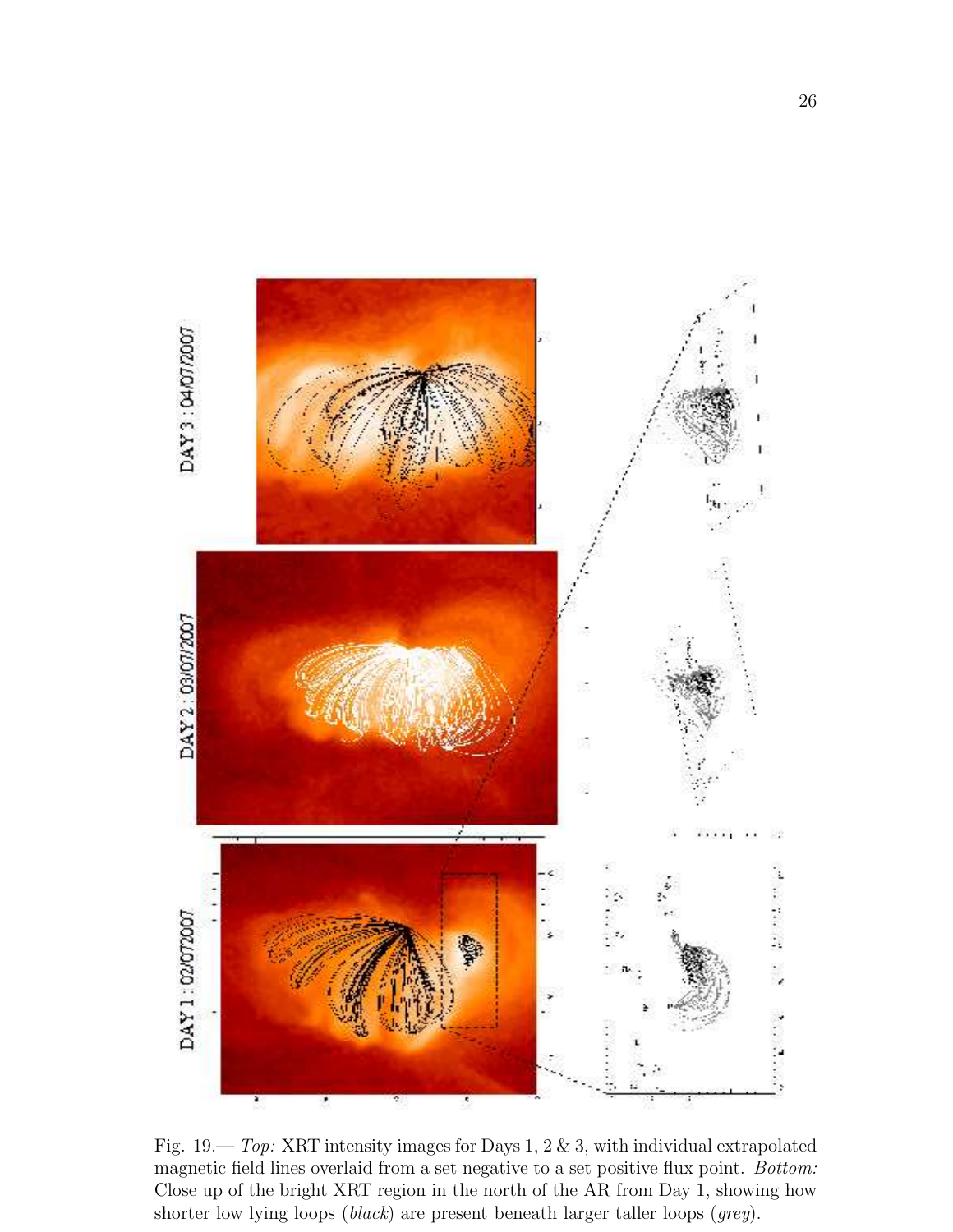

Fig. 20.— Same as Figure [19](#page-29-0) but using TRACE intensity images and showing the broader skeleton of the magnetic field extrapolation.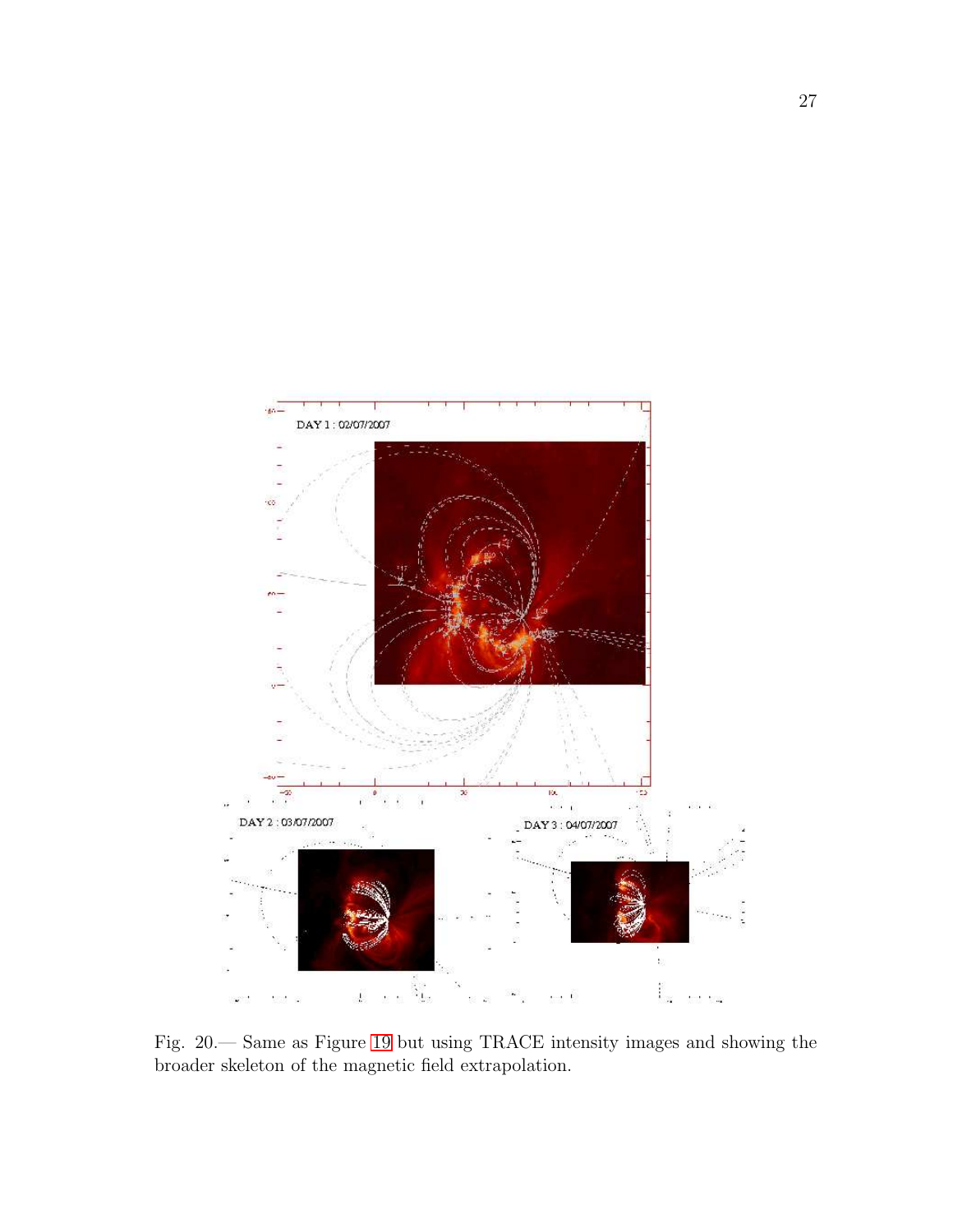X-ray loops sitting directly beneath a larger array of loops and not due to high densities or temperatures.

When looking at individual AR features with the double filter ratio method it was seen that different structures (i.e. moss regions, hot loops and cool loops) appear to occupy different areas of space around the temperature curve. Hence, it maybe possible to distinguish between them thermally to a certain degree. The moss regions lay close to the curve probably due to the fact that they were visible in all three temperature passbands. The cooler regions were situated towards the bottom lefthand corner of the diagram showing a decrease in both the 195  $\AA$  / 171  $\AA$  and the  $284 \text{ Å}$  / 195 Å ratios, demonstrating a clear move to cooler temperature passbands as would be expected. This detour from the colour-colour curve could be due to the dynamic cooling of that region. However, it could also be the case that if the count rate is seen to be low on one of the images, in any particular area being studied, then the errors can become very large for that ratio causing the point to move away from the curve. In this case there is a distinct lack of emission seen in the 284 A passband.

The exact opposite was shown to be true for the hotter central part of the AR; it is always hotter than the outer regions, for the entire observing period and these points move into the hotter passbands on the colour-colour curve demonstrating an increase in both the ratio values. Equally this could be due to heating within the AR core or the lack of emission seen in the 171 Å passband.

From the EIS data, the global Fe XII density maps  $(1.3 \text{ MK})$  showed higher densities  $(1.0 \times 10^9 \text{ - } 3.0 \times 10^{10} \text{ cm}^{-3})$  than Fe XIII  $(1.6 \text{ MK})$  maps  $(5.0 \times 10^8 \text{ - } 6.0 \times 10^9 \text{ cm}^{-3})$ , although the high density areas always corresponded to areas of strong intensity emission. This was not the case for the X-ray temperature maps. A good example of this was seen on Day 4 when a bright intensity feature seen in both XRT and EIS appeared dark on the temperature map but bright on the density map, highlighting the fact that brighter emission isn't necessarily hotter emission; in this case it is a localised area of denser plasma. The EIS density maps show high densities corresponding to strong moss emission. The moss corresponds to temperatures between 0.8 - 1.6 MK and is also directly linked to the positive MDI magnetic field. The velocity maps for this AR showed fairly strong blueshifts above the large negative polarity region and also at boundaries between "hot" and "cool" emission, whereas the majority of the loops within the central AR displayed strong redshifts (13 -  $25 \text{ km s}^{-1}$ ).

Why do we only see high densities and multi-thermal EUV moss regions over smaller and weaker magnetic field regions and not over the larger stronger magnetic field areas? There is no corresponding EUV or X-ray emission seen above the negative field. Could it be a line-of-sight issue? Taking into account the topology of the magnetic fieldlines seen in Figure [21,](#page-29-0) the loops all appear to arch up to a high altitude directly above the positive magnetic field which would create an increasingly large column density and therefore the observed high density moss regions down the left-hand side of the AR.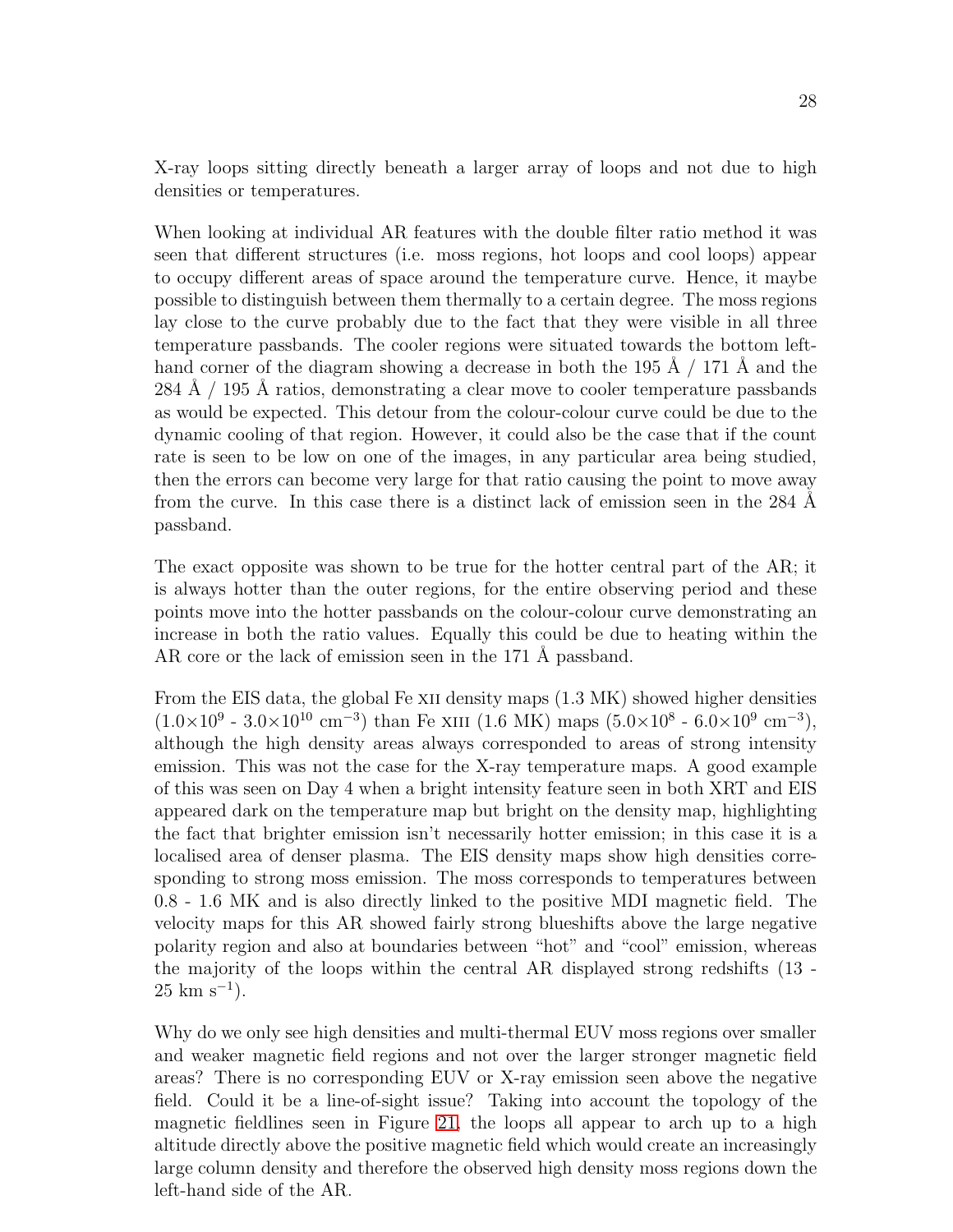Is it to do with the plasma flow? Large, and therefore stronger magnetic flux features (Fludra & Ireland 2008) such as the negative one seen on these observations are known to inhibit the plasma motions in the photosphere. The positive field on the other hand is seen as many smaller less intense magnetic field regions, which individually are not strong enough to suppress photospheric flows. Therefore, asymmetric heating could be a likely scenario in this situation (Winebarger et al. 2008) and consequently moss regions are only seen on one side of the loop system.



<span id="page-29-0"></span>Fig. 21.— Profile view of the extrapolated magnetic fieldlines taken from Day 1 over the whole active region.

Could this AR be affected/heated by localised magnetic reconnection? Although there are no large-scale changes to the topology over Days 1 to 3, there are some movements of the positive magnetic field sources on the photosphere and a small flux cancellation event on the far right-hand side of the sunspot between Days  $1 \& 2$ . Such driving motions can inject energy into the AR, which can then be released as heat via reconnective processes at null points (Pontin & Galsgaard 2007) or separatrix surfaces (Priest et al. 2005). Reconnection at null points near the photosphere could be responsible for the EUV moss emission, and separatrix surface reconnection could be responsible for the X-ray loop emission.

In conclusion, this typical, small, evolving AR showed observable changes over the five day period. By using a range of instrumentation and techniques we have been able to understand these physical changes and unite the observed differences seen in the data to produce a broader view of the region. Future work will include analysing a range of active regions with similar instrumental coverage, and it is our intention that HOP 18 will be run again when the Sun exits its current solar minimum.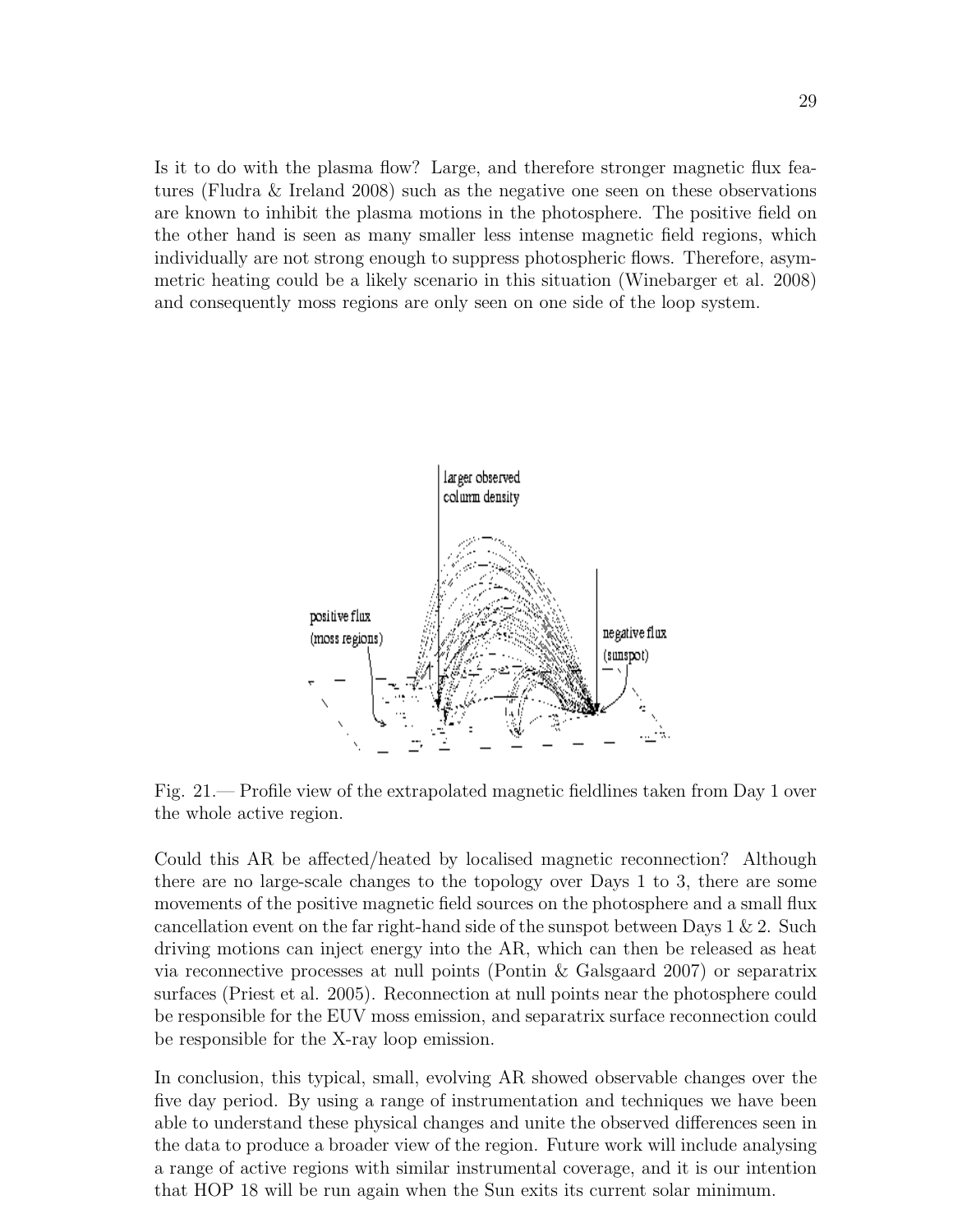We would like to thank Peter Young for all of his help with the Hinode EIS data reduction and analysis. Hinode is a Japanese mission developed and launched by ISAS / JAXA, collaborating with NAOJ as a domestic partner, NASA and STFC (UK) as international partners. Scientific operation of the Hinode mission is conducted by the Hinode science team organized at ISAS / JAXA. This team mainly consists of scientists from institutes in the partner countries. Support for the post-launch operation is provided by JAXA and NAOJ (Japan), STFC (UK), NASA, ESA, and NSC (Norway). CHIANTI is a collaborative project involving the NRL (USA), RAL (UK), and the following Universities: College London (UK), Cambridge (UK), George Mason (USA), and Florence (Italy). TRACE and SOHO are projects of international cooperation between ESA and NASA. The STEREO/SECCHI data used here are produced by an international consortium of the Naval Research Laboratory (USA), Lockheed Martin Solar and Astrophysics Lab (USA), NASA Goddard Space Flight Centre (USA), Rutherford Appleton Laboratory (UK), University of Birmingham (UK), Max-Planck-Institut für Sonnensystemforschung (Germany), Centre

Spatiale de Liége (Belgium), Institut d'Optique Théorique et Appliquée (France), and Institute d'Astrophysique Spatiale (France).

#### REFERENCES

- Aschwanden, M.J. and Nightingale, R.W. 2005, ApJ 633, 499
- Bonnarel, F., Fernique, P., Bienaym, O., Egret, D., Genova, F., Louys, M., Ochsenbein, F., Wenger, M., Bartlett, J. G., 2000, A&AS, 143, 33
- Chae, J., Park, Y.-D., Moon, Y.-J, Wang, H. and Yun, H.S. 2002, ApJ 567, L159
- Cirtain, J. W., Del Zanna, G., DeLuca, E. E., Mason, H. E., Martens, P. C. H., Schmelz, J. T., 2007, ApJ, 655, 598C
- DeForest, C. E., Hagenaar, H. J., Lamb, D. A., Parnell, C. E. & Welsch, B. T., 2007, ApJ, 666, 576
- Del Zanna, G., 2008, A&A, 481L, 49D
- Del Zanna, G. & Mason, H. E. 2003, A&A, 406, 1089-1103
- Dere, K. P., Landi, E., Mason, H. E., Monsignori Fossi, B. C. & Young, P. R., 1997, A&AS, 125, 149-173
- Fludra, A., & Ireland, J., 2008, A&A, 483, 609F
- Gurman, J. B., & Athay, R. G., 1983, ApJ, 273, 374
- Landi, E., Del Zanna, G., Young, P. R., Dere, K. P., Mason, H. E. & Landini, M., 2006, ApJS, 162, 261-280
- Longcope, D. W., 2005, LRSP, 2, 7L